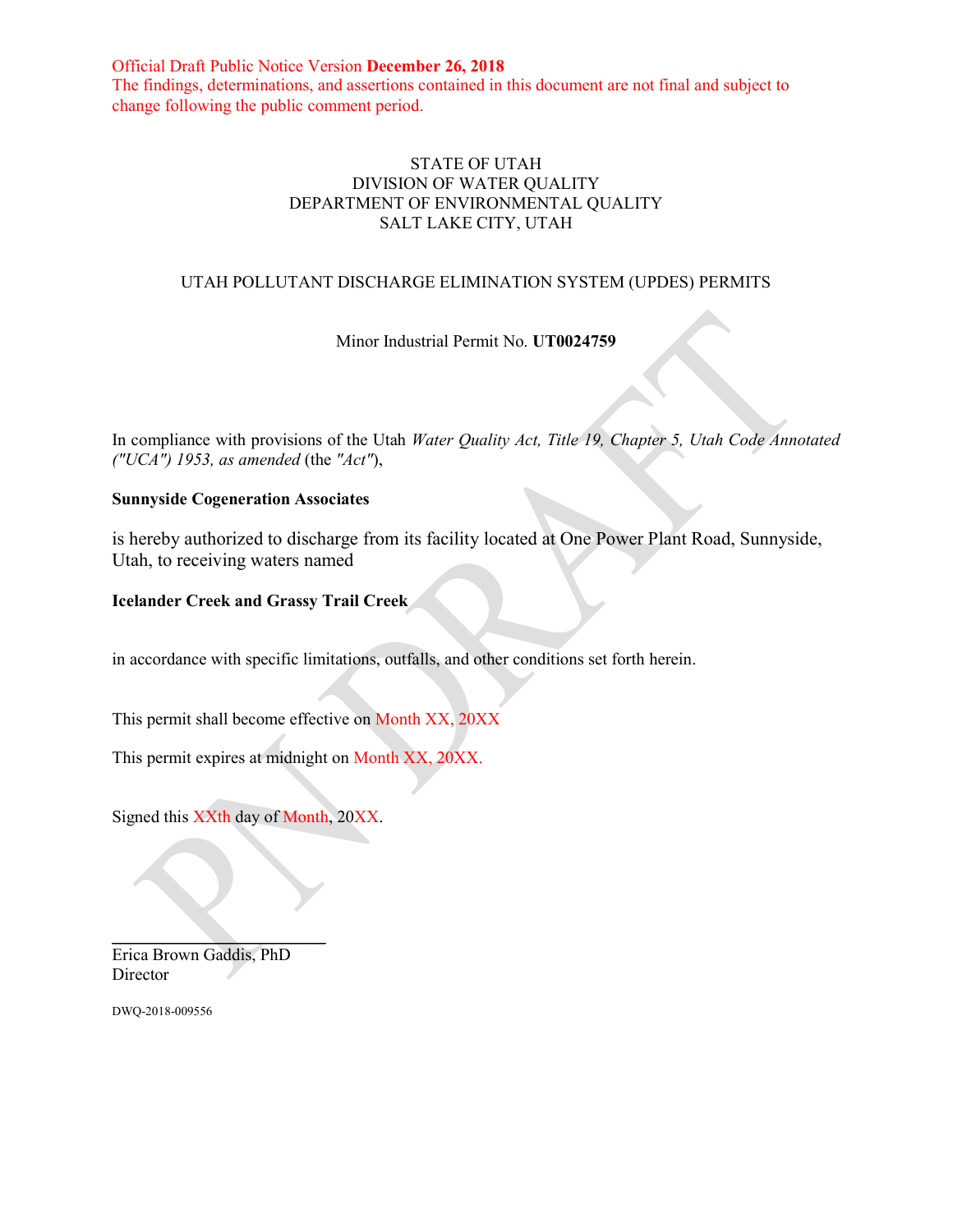|  | <b>Table of Contents</b> |
|--|--------------------------|
|  |                          |

Outline

| Page Number |  |
|-------------|--|
|             |  |

| V. MONITORING, RECORDING & GENERAL REPORTING REQUIREMENTS 14 |     |
|--------------------------------------------------------------|-----|
|                                                              |     |
|                                                              |     |
|                                                              |     |
|                                                              |     |
|                                                              |     |
|                                                              |     |
|                                                              |     |
|                                                              |     |
|                                                              |     |
|                                                              |     |
|                                                              |     |
|                                                              |     |
|                                                              |     |
|                                                              |     |
|                                                              |     |
|                                                              |     |
|                                                              |     |
|                                                              |     |
|                                                              |     |
|                                                              |     |
|                                                              | .20 |
|                                                              |     |
|                                                              |     |
|                                                              |     |
|                                                              |     |
|                                                              |     |
|                                                              |     |
|                                                              |     |
|                                                              |     |
|                                                              |     |
|                                                              |     |
|                                                              |     |
|                                                              |     |
|                                                              |     |
|                                                              |     |
|                                                              |     |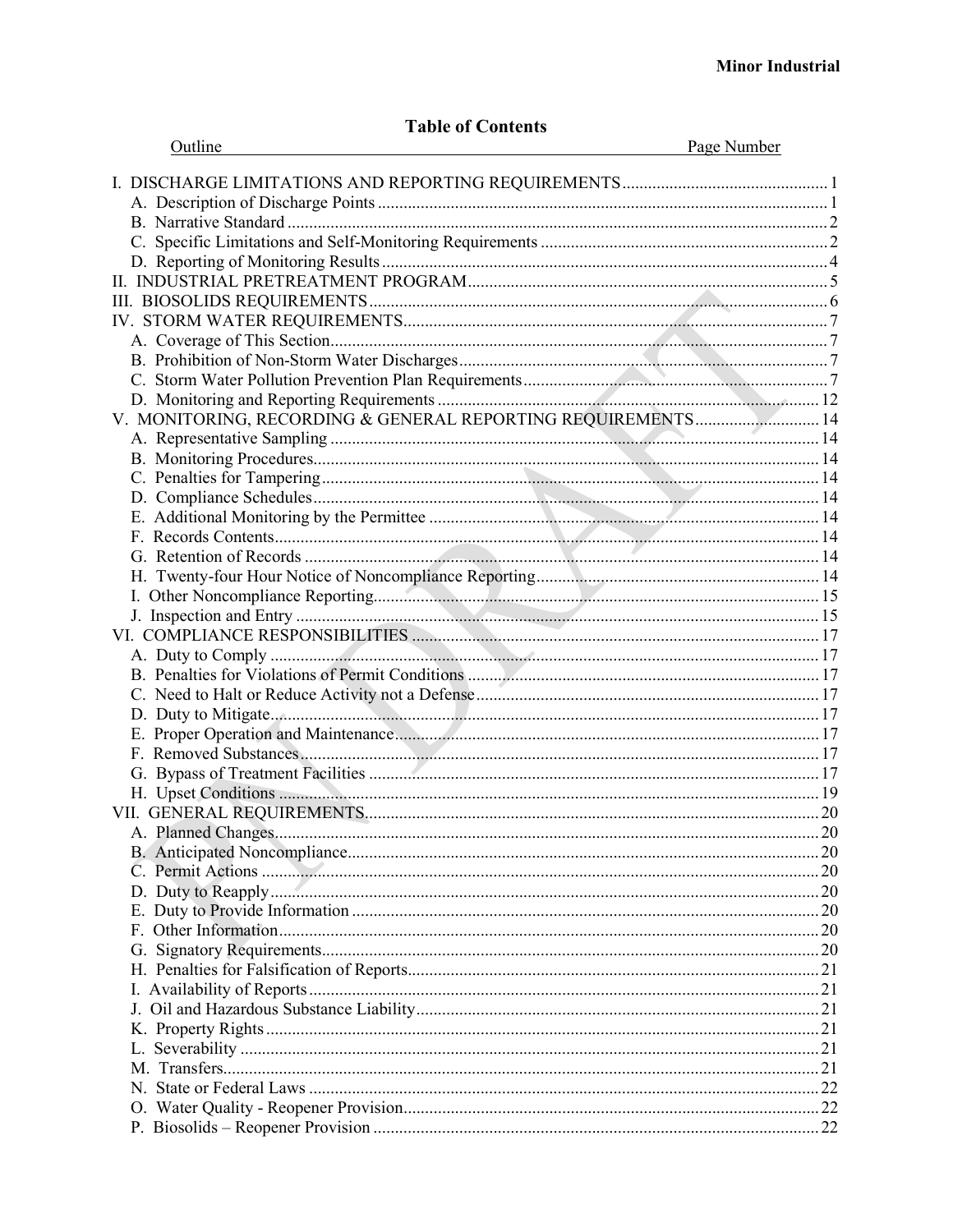# **DISCHARGE PERMIT NO. UT0025097**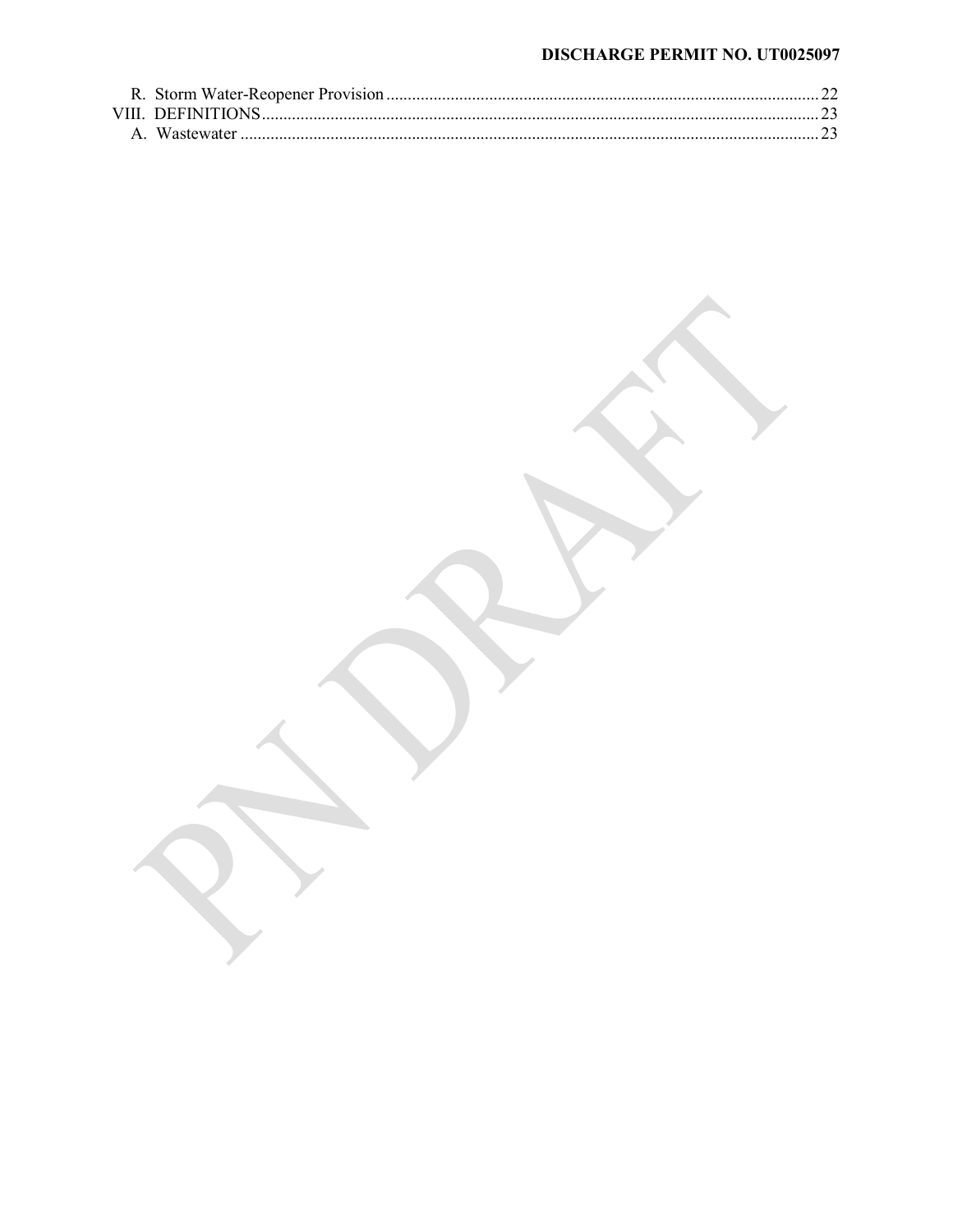# I. DISCHARGE LIMITATIONS AND REPORTING REQUIREMENTS

A. Description of Discharge Points. The authorization to discharge wastewater provided under this part is limited to those outfalls specifically designated below as discharge locations. Discharges at any location not authorized under a UPDES permit are violations of the Act and may be subject to penalties under the Act. Knowingly discharging from an unauthorized location or failing to report an unauthorized discharge may be subject to criminal penalties as provided under the Act.

| <b>Outfall Number</b> | Location of Discharge Outfall                                                                                                                                                              |
|-----------------------|--------------------------------------------------------------------------------------------------------------------------------------------------------------------------------------------|
| 002                   | Water Supply Pipeline, Latitude 39° 35' 50",<br>Longitude 110° 22' 42". Water from the deep<br>water well is conveyed via the water supply<br>pipeline discharged into Grassy Trail Creek. |
| 003                   | Water Supply Pipeline, Latitude 39° 32' 58",<br>Longitude 110° 23' 32". Outfall for pipe line<br>just before entrance to clean water pond. Outfall<br>is to Grassy Trail Creek.            |
| 007                   | Rail Cut Pond, Latitude 39° 32' 52", Longitude<br>110° 23' 48". Surface runoff discharged from<br>sedimentation pond to Icelander Creek.                                                   |
| 008                   | Old Coarse Refuse Pond, Latitude 39° 32′ 20",<br>Longitude 110° 23' 03". Surface runoff<br>discharged from sedimentation pond to Iceland<br>Creek.                                         |
| 009                   | Pasture Pond, Latitude 39° 32" 36", Longitude<br>$110^{\circ}$ 23' 29". Surface runoff discharged from<br>sedimentation pond to Icelander Creek.                                           |
| 012                   | Coarse Refuse Toe Pond, Latitude 39° 32′ 28",<br>Longitude $110^{\circ}$ 23' 58".<br>Surface runoff<br>discharged from sedimentation pond to Icelander<br>Creek.                           |
| 013                   | Facility sedimentation Pond, Latitude 39° 32'<br>46", Longitude 110° 23' 49". Sedimentation<br>pond to contain runoff from the Cogeneration<br>facility. Discharge to Icelander Creek.     |
| 014                   | Coal Pile Sedimentation Pond, Latitude 39° 32'<br>45", Longitude 110° 23' 36". Sedimentation<br>Pond to contain runoff from the coal pile.<br>Discharge to Icelander Creek.                |
| 016                   | Borrow Area Pond, Latitude 39° 32′ 25",<br>Longitude 110° 23' 45". Sedimentation pond<br>containing runoff from soil borrow area.<br>Discharge to Icelander Creek.                         |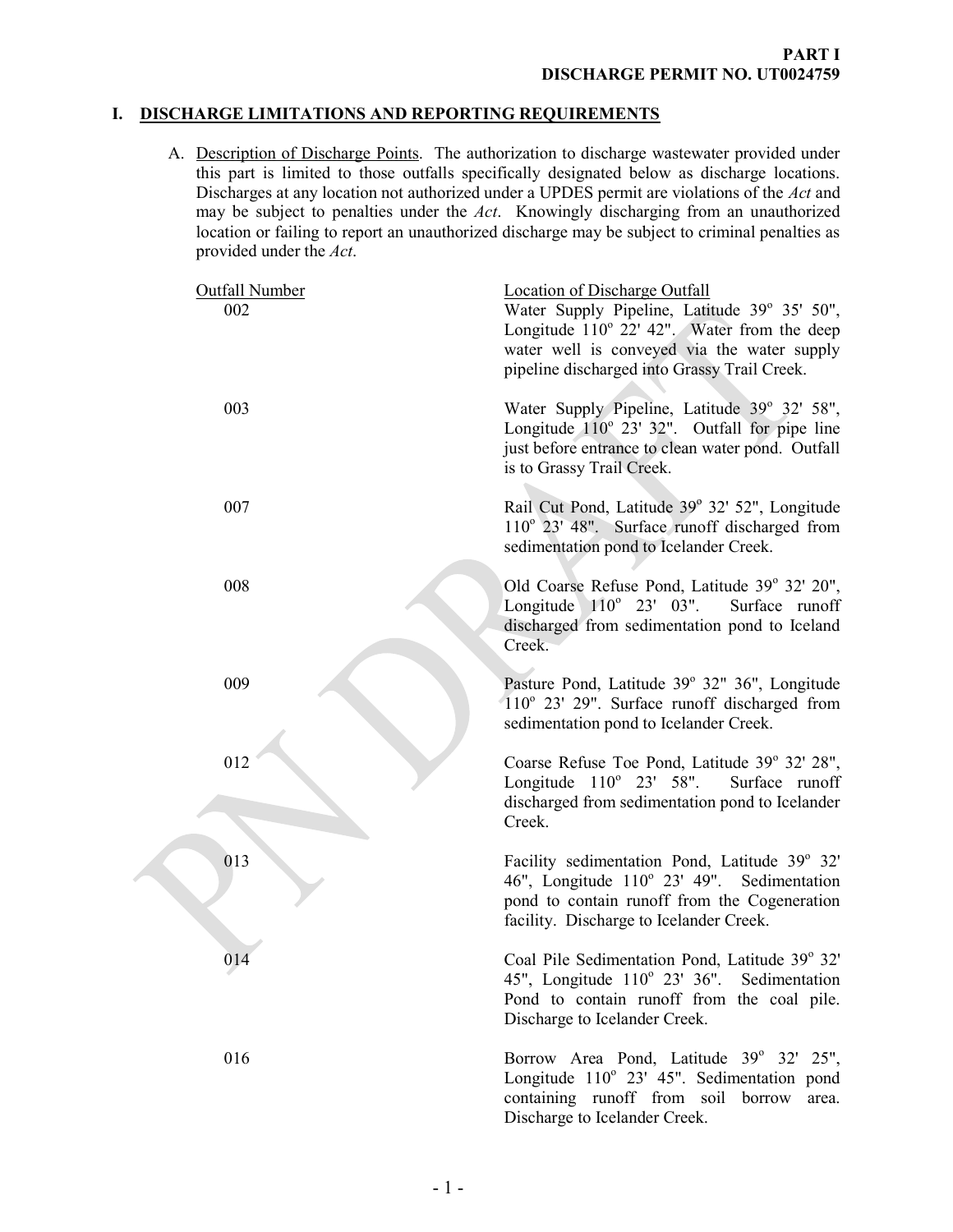017 The #1 Ash Landfill Sedimentation Pond, Latitude 39° 32' 50" N, Longitude 110° 23' 45" W. Sedimentation pond to contain runoff from the Phase II landfill area. Discharge is to Icelander Creek.

 018 The #2 Ash Landfill Sedimentation Pond, Latitude 39°32' 18.3" N, Longitude 110°23'10" W. Sedimentation pond to contain runoff from the #2 Ash Landfill. Discharge is to Icelander Creek.

- B. Narrative Standard. It shall be unlawful, and a violation of this permit, for the permittee to discharge or place any waste or other substance in such a way as will be or may become offensive such as unnatural deposits, floating debris, oil, scum, or other nuisances such as color, odor or taste, or cause conditions which produce undesirable aquatic life or which produce objectionable tastes in edible aquatic organisms; or result in concentrations or combinations of substances which produce undesirable physiological responses in desirable resident fish, or other desirable aquatic life, or undesirable human health effects, as determined by a bioassay or other tests performed in accordance with standard procedures.
- C. Specific Limitations and Self-Monitoring Requirements.
	- 1. Discharge Water.
		- a. Effective immediately and lasting the duration of this permit, the permittee is authorized to discharge from Outfall 002, 003, 007, 008, 009, 012, 013, 014, 016, 017 and 018. Such discharges shall be limited and monitored by the permittee as specified below:

| Effluent             | <b>Effluent Limitations</b> |                       | <b>Monitoring Requirements</b> |         |           |             |
|----------------------|-----------------------------|-----------------------|--------------------------------|---------|-----------|-------------|
| Characteristics      | 30<br>Day                   | $\overline{7}$<br>Day | Daily                          | Daily   | Sample    | Sample      |
|                      | Average                     | Average               | Minimum                        | Maximum | Frequency | Type        |
| Flow, $^{1}$ MGD     |                             |                       |                                |         |           |             |
| Outfall 002          | $*b$                        | $\lambda$ NA          | <b>NA</b>                      | Report  | Monthly   | Measured    |
| Outfall 003          | $*_{b}$                     | NA                    | <b>NA</b>                      | Report  | Monthly   | Measured    |
| Outfall 007          | 0.12                        | $\overline{NA}$       | <b>NA</b>                      | Report  | Monthly   | Measured    |
| Outfall 008          | 0.13                        | <b>NA</b>             | <b>NA</b>                      | Report  | Monthly   | Measured    |
| Outfall 009          | 0.14                        | <b>NA</b>             | <b>NA</b>                      | Report  | Monthly   | Measured    |
| Outfall 012          | 0.29                        | <b>NA</b>             | <b>NA</b>                      | Report  | Monthly   | Measured    |
| Outfall 013          | 0.21                        | <b>NA</b>             | <b>NA</b>                      | Report  | Monthly   | Measured    |
| Outfall 014          | 0.09                        | <b>NA</b>             | <b>NA</b>                      | Report  | Monthly   | Measured    |
| Outfall 016          | 0.45                        | <b>NA</b>             | <b>NA</b>                      | Report  | Monthly   | Measured    |
| Outfall 017          | 0.15                        | <b>NA</b>             | <b>NA</b>                      | Report  | Monthly   | Measured    |
| Outfall 018          | 0.17                        | NA                    | <b>NA</b>                      | Report  | Monthly   | Measured    |
| Oil & Grease, $mg/L$ |                             |                       |                                |         |           |             |
| $*_{a}$              |                             |                       |                                |         |           |             |
| Outfall 002          | NA                          | <b>NA</b>             | NA                             | 10      | Monthly   | Grab        |
| Outfall 003          | <b>NA</b>                   | <b>NA</b>             | NA                             | 10      | Monthly   | Grab        |
| Outfall 007          | <b>NA</b>                   | <b>NA</b>             | <b>NA</b>                      | 10      | Monthly   | Visual/Grab |
| Outfall 008          | <b>NA</b>                   | <b>NA</b>             | <b>NA</b>                      | 10      | Monthly   | Visual/Grab |
| Outfall 009          | <b>NA</b>                   | <b>NA</b>             | <b>NA</b>                      | 10      | Monthly   | Visual/Grab |
| Outfall 012          | NA                          | <b>NA</b>             | <b>NA</b>                      | 10      | Monthly   | Visual/Grab |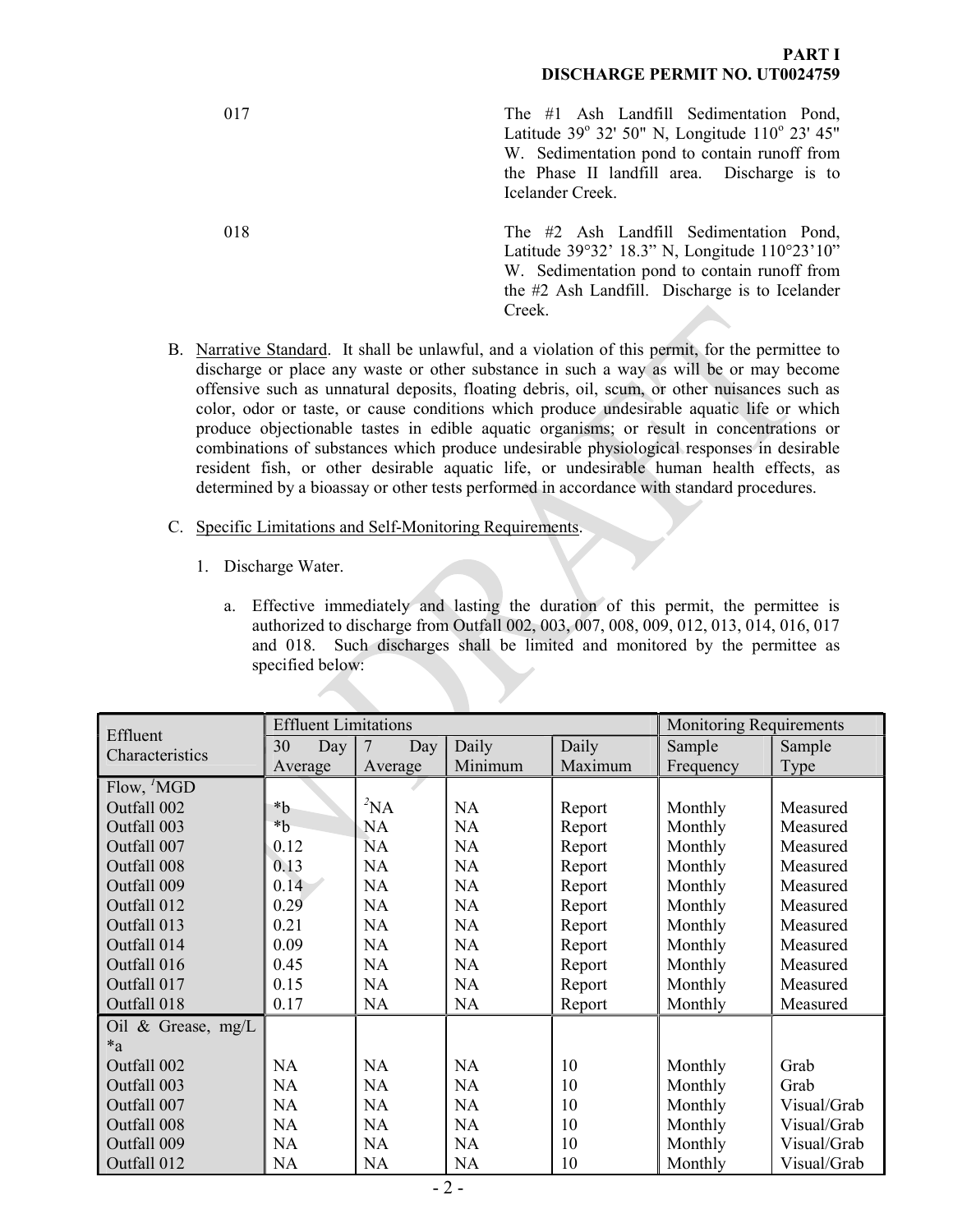PART I DISCHARGE PERMIT NO. UT0024759

| Outfall 013                                                   | 15        | <b>NA</b>       | NA        | 20                | Monthly | Grab        |
|---------------------------------------------------------------|-----------|-----------------|-----------|-------------------|---------|-------------|
| Outfall 014                                                   | 15        | NA              | NA        | 20                | Monthly | Grab        |
| Outfall 016                                                   | <b>NA</b> | <b>NA</b>       | <b>NA</b> | 10                | Monthly | Visual/Grab |
| Outfall 017                                                   | 15        | <b>NA</b>       | <b>NA</b> | 20                | Monthly | Grab        |
| Outfall 018                                                   | 15        | <b>NA</b>       | NA        | 20                | Monthly | Grab        |
| TSS, mg/L                                                     | 25        | $\overline{35}$ | NA        | 70                | Monthly | Grab        |
| Outfall 002                                                   | 25        | 35              | <b>NA</b> | NA                | Monthly | Grab        |
| Outfall 003                                                   | 25        | 35              | NA        | NA                | Monthly | Grab        |
| Outfall 013                                                   | 25        | 35              | NA        | 100               | Monthly | Grab        |
| Outfall 014 *c                                                | 25        | 35              | <b>NA</b> | 50                | Monthly | Grab        |
| Outfall 017                                                   | 25        | 35              | <b>NA</b> | 100               | Monthly | Grab        |
| Outfall 018                                                   | 25        | 35              | <b>NA</b> | 100               | Monthly | Grab        |
| TDS, mg/L *d                                                  | <b>NA</b> | <b>NA</b>       | <b>NA</b> | 1650              | Monthly | Grab        |
| pH, standard units                                            | <b>NA</b> | NA              | 6.5       | 9.0               | Monthly | Grab        |
| DO, mg/L                                                      | <b>NA</b> | NA              | 5.0       | NA                | Monthly | Grab        |
| Total Iron, mg/L                                              |           |                 |           |                   |         |             |
| Outfall 002                                                   | <b>NA</b> | <b>NA</b>       | NA        | 1.00 <sub>1</sub> | Monthly | Grab        |
| Outfall 003                                                   | <b>NA</b> | <b>NA</b>       | NA        | 1.00              | Monthly | Grab        |
| Outfall 007                                                   | NA        | <b>NA</b>       | NA        | 1.00              | Monthly | Grab        |
| Outfall 008                                                   | <b>NA</b> | NA              | NA        | 1.00              | Monthly | Grab        |
| Outfall 009                                                   | <b>NA</b> | NA              | NA        | 1.00              | Monthly | Grab        |
| Outfall 012                                                   | <b>NA</b> | NA              | <b>NA</b> | 1.00              | Monthly | Grab        |
| Outfall 016                                                   | <b>NA</b> | NA              | <b>NA</b> | 1.00              | Monthly | Grab        |
| Total<br>Chromium,                                            |           |                 |           |                   |         |             |
| mg/L                                                          |           |                 |           |                   |         |             |
| Outfall 017                                                   | 0.03      | <b>NA</b>       | <b>NA</b> | 0.03              | Monthly | Grab        |
| Outfall 018                                                   | 0.03      | <b>NA</b>       | <b>NA</b> | 0.03              | Monthly | Grab        |
| Total Zinc, mg/L                                              |           |                 |           |                   |         |             |
| Outfall 017                                                   | 0.3       | NA              | <b>NA</b> | 0.3               | Monthly | Grab        |
| Outfall 018                                                   | 0.3       | <b>NA</b>       | <b>NA</b> | 0.3               | Monthly | Grab        |
| Sanitary Waste *e                                             | <b>NA</b> | <b>NA</b>       | <b>NA</b> | None              | Monthly | Visual      |
| $\sqrt[2]{NA}$ not applicable<br>MGD: million gallons per day |           |                 |           |                   |         |             |

\*a With the exception of Outfalls 002, 003, 013, 014, 017, and 018 monitoring for Oil & Grease shall be a visual test performed at least once per month. If any oil and/or grease sheens are observed visually, then a sample of the effluent shall be taken immediately and that sample shall not exceed 10 mg/L. In addition to the monthly sampling requirement for Oil & Grease at Outfalls 002, 003, 013, 014, 017 and 018, a sample for Oil & Grease shall also be immediately taken whenever sheen is observed on the effluent or there is another reason to believe oil and grease is present.

\*b The only discharge from outfalls 002 and 003 would be for essential maintenance from the deep water wells.

\*c Any untreated overflow from facilities designed, constructed, and operated to treat the coal pile runoff which results from a 10-year 24-hour precipitation event shall not be subject to a daily maximum of 50 mg/L.

\*d In addition to the concentration limitation, the total amount of total dissolved solids shall not exceed a maximum of 1 ton (2000 lbs) per day as a sum of all outfalls.

\*e There shall be no sanitary waste in the discharge.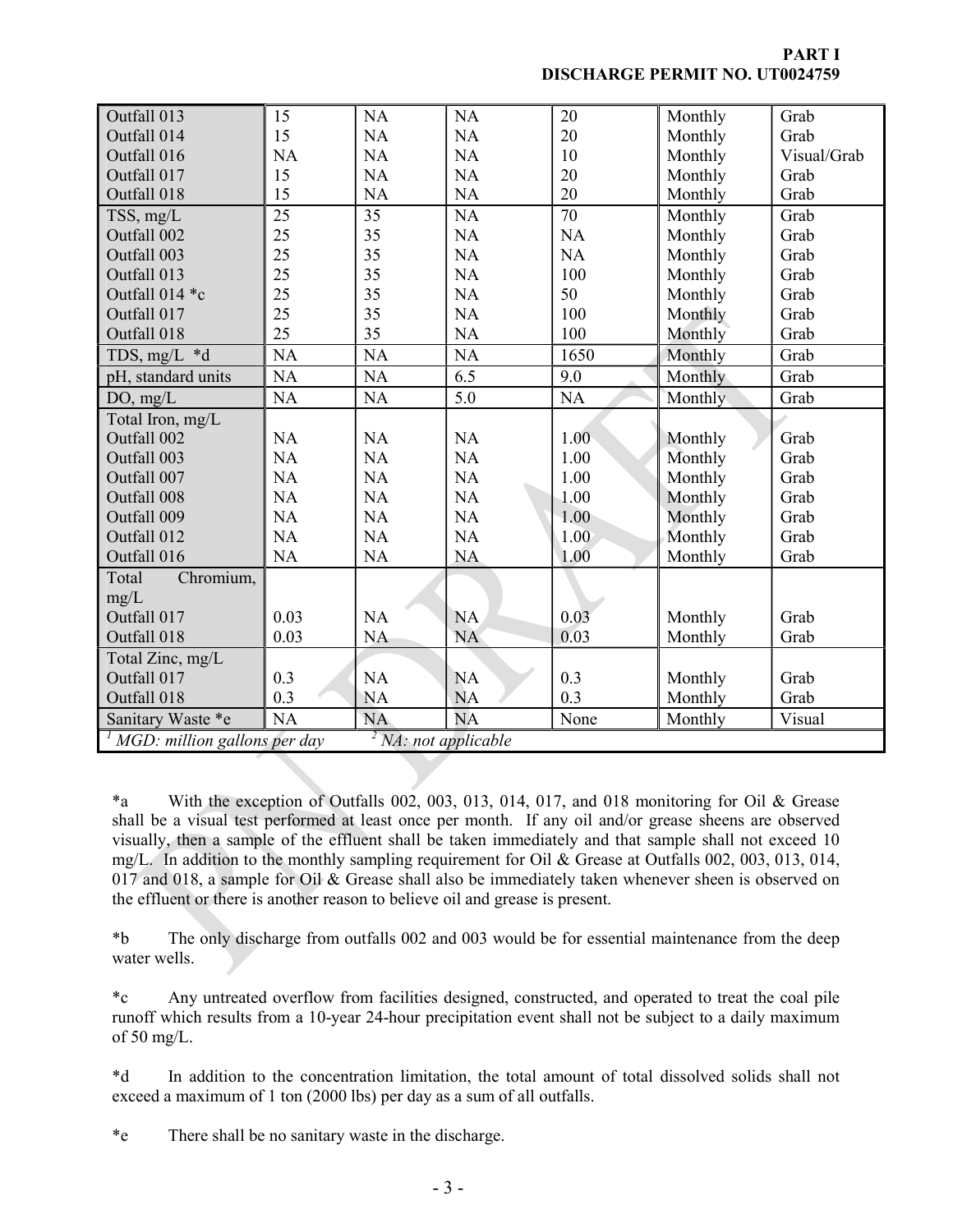- 2. Samples collected in compliance with the monitoring requirements specified above shall be collected at all outfalls identified in Part I.C.1 prior to mixing with the receiving water.
- 3. Should any discharge or increase in the volume of a discharge caused by precipitation within any 24-hour period that is less than or equal to the 10-year, 24-hour precipitation event (or snowmelt of equivalent volume) may, at Outfalls 007, 008, 009, 012 and 016 substitute the following limitation for the TSS limitations contained in Part I.C.1, provided the facility has been designed, constructed and operated to adequately treat up to the 10-year, 24 hour precipitation event:

| <b>Effluent Characteristics</b>          | Daily     | Daily   |  |
|------------------------------------------|-----------|---------|--|
|                                          | Minimum   | Maximum |  |
| Settleable solids (SS), milliliter/liter | <b>NA</b> | 0.5     |  |

In order to substitute the above limitation, the sample collected during the storm event must be analyzed for all permitted parameters specified under Part I.C.1. (excepting TSS). Such analyses shall be conducted on either grab or composite samples.

Should any discharge or increase in the volume of a discharge caused by precipitation within any 24-hour period that is greater than the 10-year, 24-hour precipitation event (or snowmelt of equivalent volume) may, at Outfalls 007, 008, 009, 012 and 016, comply with the following limitation instead of the otherwise applicable limitations contained in Part I.D.1:

| <b>Effluent Characteristics</b> | Daily<br>Minimum | Daily<br>Maximum |
|---------------------------------|------------------|------------------|
| pH,                             | 0.5              | 9.0              |

In order to substitute the above limitation, the sample collected during the storm event must be analyzed for settleable solids and for all permitted parameters specified under Part I.C.1. Such analyses shall be conducted on either grab or composite samples.

- 4. The operator shall have the burden of proof that the increase in discharge was caused by the applicable precipitation event described in Part I.C.3.
- D. Reporting of Monitoring Results.

 $\overline{a}$ 

1. Discharge Water Monitoring results obtained during the previous month shall be summarized for each month and reported on a Discharge Monitoring Report Form (EPA No. 3320-1)<sup>\*</sup> or by NetDMR, post-marked or entered into NetDMR no later than the  $28<sup>th</sup>$ day of the month following the completed reporting period. If no discharge occurs during the reporting period, "no discharge" shall be reported. Legible copies of these, and all other reports including whole effluent toxicity (WET) test reports required herein, shall be signed and certified in accordance with the requirements of Signatory Requirements (see Part VII.G), and submitted by NetDMR, or to the Division of Water Quality at the following address:

> Department of Environmental Quality Division of Water Quality PO Box 144870 Salt Lake City, Utah 84114-4870

<sup>\*</sup> Starting January 1, 2017 monitoring results must be submitted using NetDMR unless the permittee has successfully petitioned for an exception.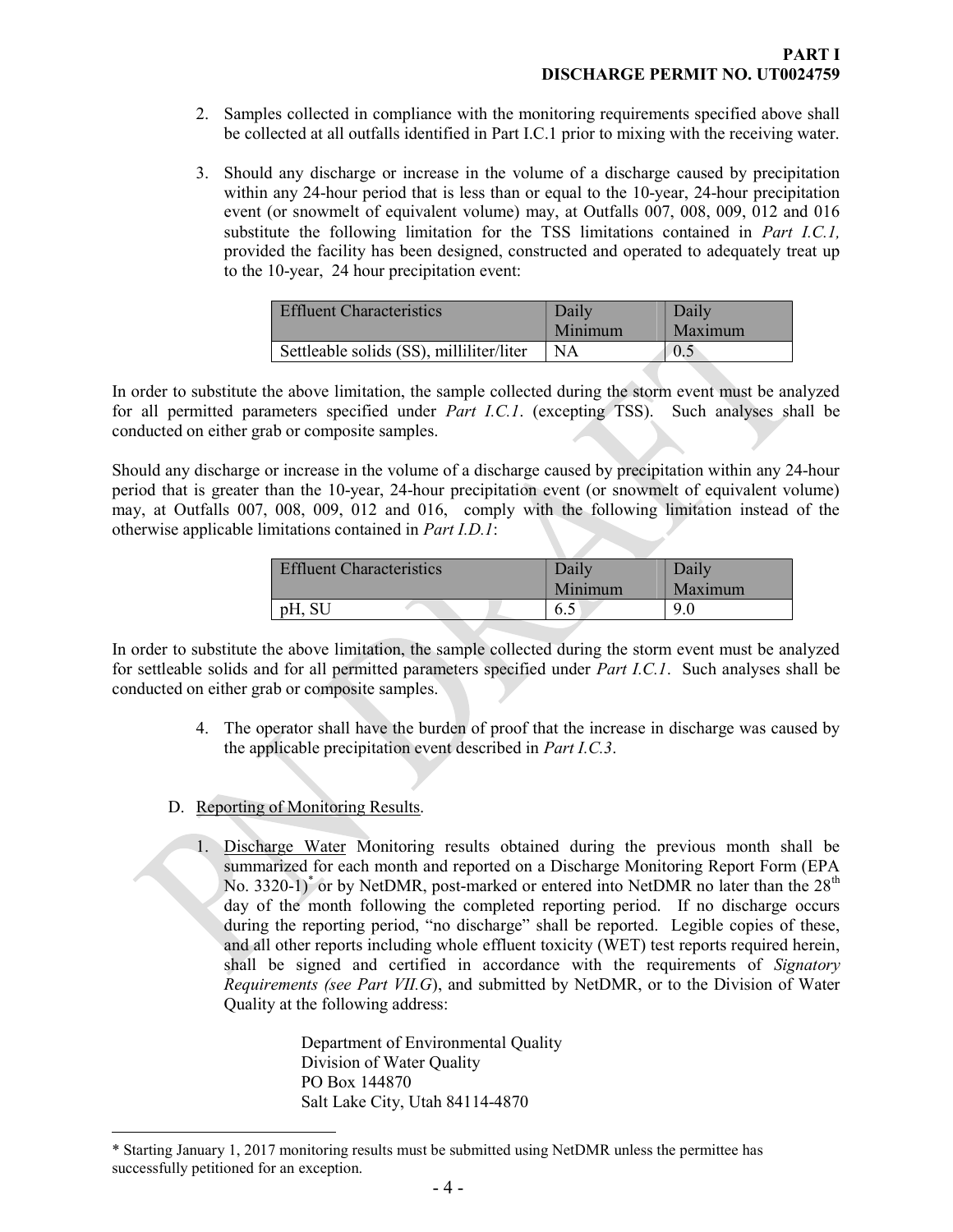#### II. INDUSTRIAL PRETREATMENT PROGRAM

- A. Discharges to a Publically Owned Treatment Works (POTW). Any process wastewater that the facility may discharge to the sanitary sewer, either as direct discharge or as a hauled waste, is subject to federal, state and local pretreatment regulations. Pursuant to Section 307 of the Clean Water Act, the permittee shall comply with all applicable Federal General Pretreatment Regulations promulgated, found in 40 CFR P art 4 0 3,the State Pretreatment Requirements found in UAC R3 I 7 -8-8, and any specific local discharge limitations developed by the Publicly Owned Treatment Works (POTW) accepting the waste.
- B. Hazardous Waste Requirements. In accordance with 40 CFR Part 403.12(p)(l), the permittee must notify the POTW, the EPA Regional Waste Management Director, and the State hazardous waste authorities, in writing, if they discharge any substance into a POTW which if otherwise disposed of would be considered a hazardous waste tnder 40 CFR Part 261. This notification must include the name of the hazardous waste, the EPA hazardous waste number, and the type of discharge (continuous or batch).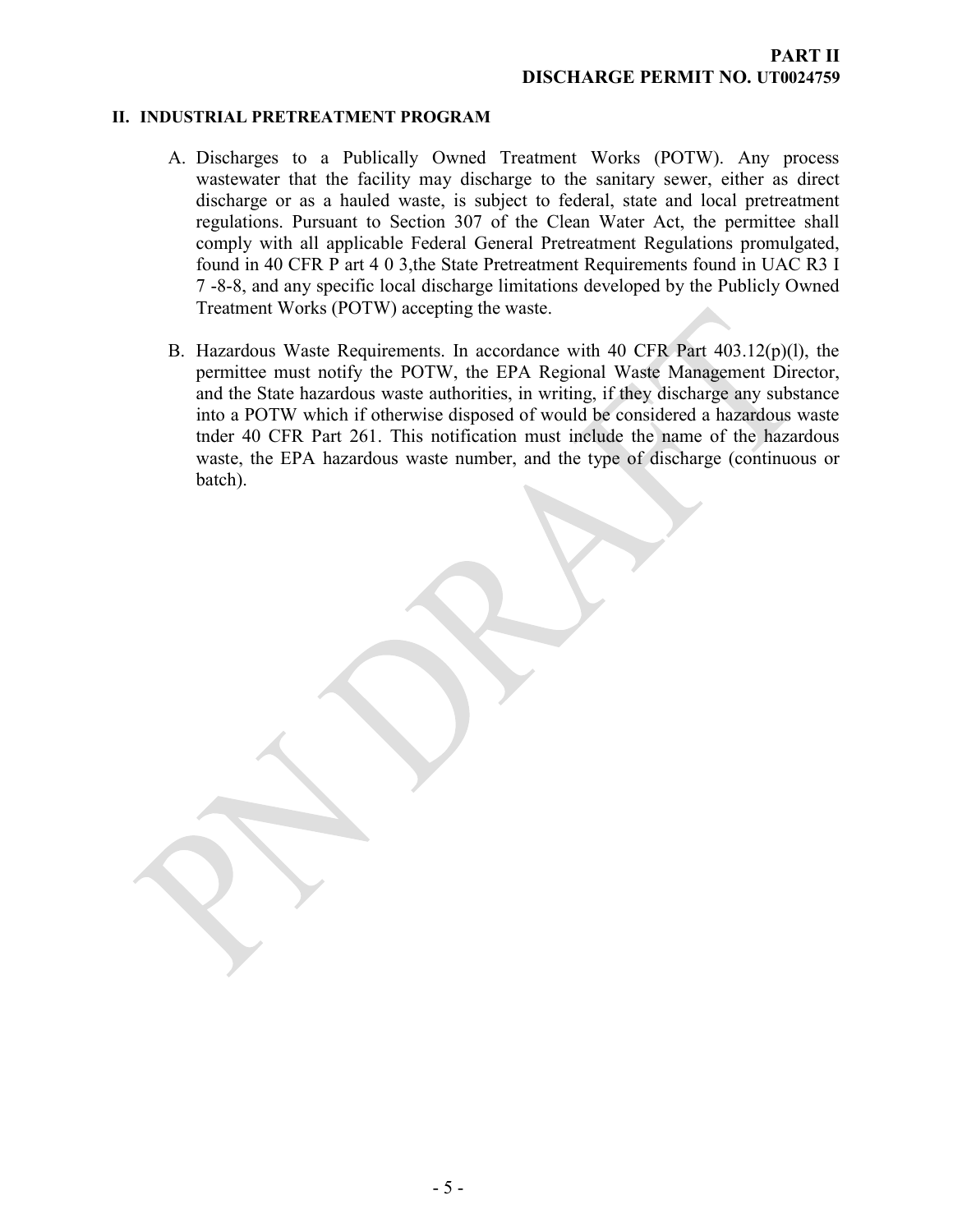## III. BIOSOLIDS REQUIREMENTS

A. The State of Utah has adopted the 40 CFR 503 federal regulations for the disposal of sewage sludge (biosolids) by reference. However, this facility does not receive, generate, treat or dispose of biosolids. Therefore 40 CFR 503 does not apply.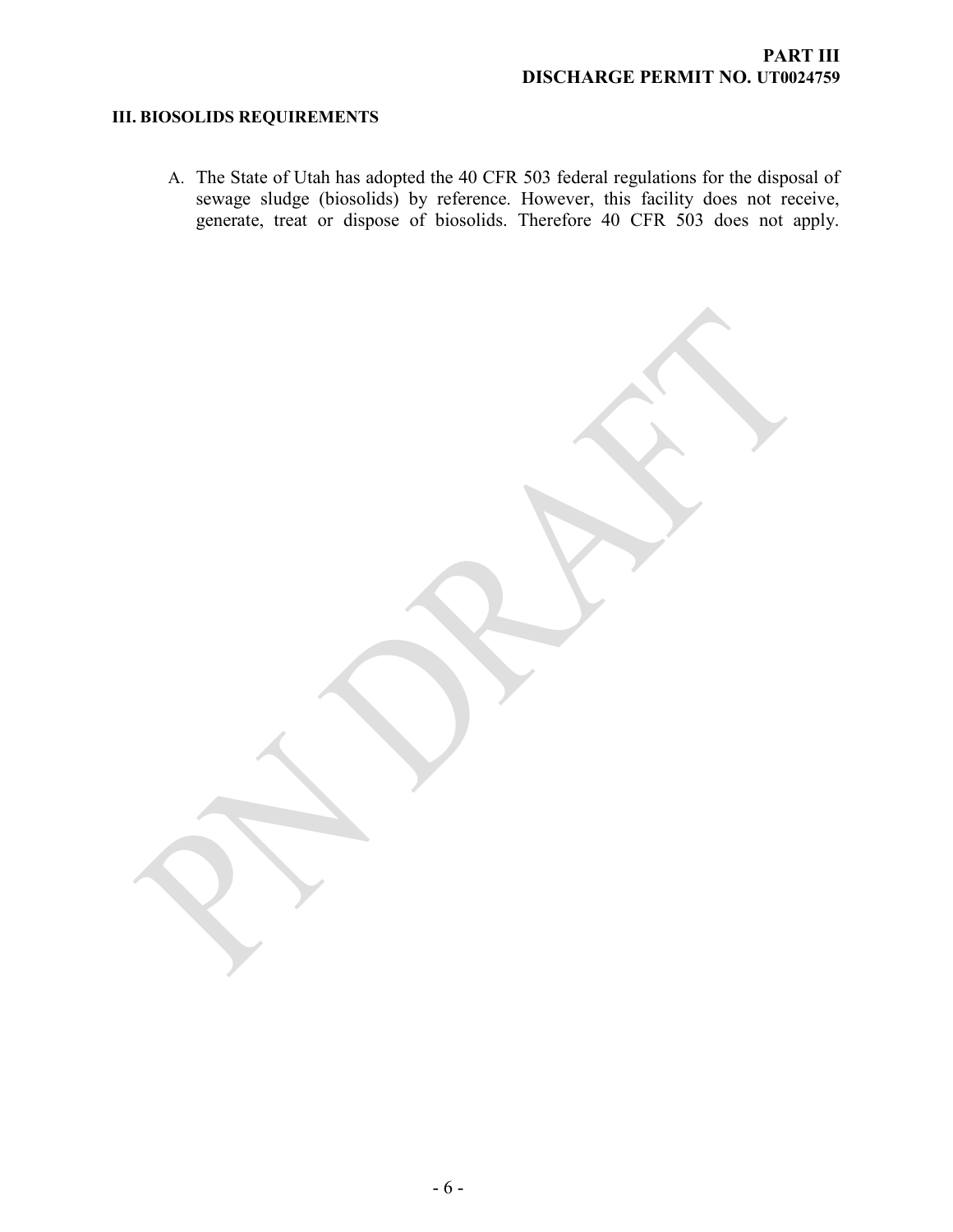#### IV. STORM WATER REQUIREMENTS.

- A. Coverage of This Section. The requirements listed under this section shall apply to storm water discharges. Storm water discharges from the following portions of the facility may be eligible for coverage under this permit: biosolids drying beds, haul or access roads on which transportation of biosolids may occur, grit screen cleaning areas, chemical loading, unloading and storage areas, salt or sand storage areas, vehicle or equipment storage and maintenance areas, or any other wastewater treatment device or system, used in the storage, treatment, recycling, and reclamation of municipal or domestic sewage, including lands dedicated to the disposal of sewage sludge that are located within the confines of the facility that may have a reasonable expectation to contribute to pollutants in a storm water discharge.
- B. Prohibition of Non-Storm Water Discharges. Except for discharges identified in Part I., and discharges described below in this paragraph, non-storm water discharges are prohibited. The following non-storm water discharges may be authorized under this permit provided the non-storm water component of the discharge is in compliance with this section; discharges from fire fighting activities; fire hydrant flushing; potable water sources including waterline flushing; drinking fountain water; irrigation drainage and lawn watering; routine external building wash down water where detergents or other compounds have not been used in the process; pavement wash waters where spills or leaks of toxic or hazardous materials (including oils and fuels) have not occurred (unless all spilled material has been removed) and where detergents are not used; air conditioning condensate; uncontaminated compressor condensate; uncontaminated springs; uncontaminated ground water; and foundation or footing drains where flows are not contaminated with process materials such as solvents.
- C. Storm Water Pollution Prevention Plan Requirements. The permittee must have (on site) or develop and implement a storm water pollution prevention plan as a condition of this permit.
	- 1. Contents of the Plan. The plan shall include, at a minimum, the following items:
		- a. Pollution Prevention Team. Each plan shall identify a specific individual or individuals within the facility organization as members of a storm water Pollution Prevention Team who are responsible for developing the storm water pollution prevention plan and assisting the facility or plant manager in its implementation, maintenance, and revision. The plan shall clearly identify the responsibilities of each team member. The activities and responsibilities of the team shall address all aspects of the facility's storm water pollution prevention plan.
		- b. Description of Potential Pollutant Sources. Each plan shall provide a description of potential sources which may reasonably be expected to add significant amounts of pollutants to storm water discharges or which may result in the discharge of pollutants during dry weather from separate storm sewers draining the facility. Each plan shall identify all activities and significant materials, which may be reasonably expected to have the potential as a significant pollutant source. Each plan shall include, at a minimum:
			- (1) Drainage. A site map indicating drainage areas and storm water outfalls. For each area of the facility that generates storm water discharges associated with the waste water treatment related activity with a reasonable potential for containing significant amounts of pollutants, a prediction of the direction of flow and an identification of the types of pollutants that are likely to be present in storm water discharges associated with the activity. Factors to consider include the toxicity of the pollutant; quantity of chemicals used, produced or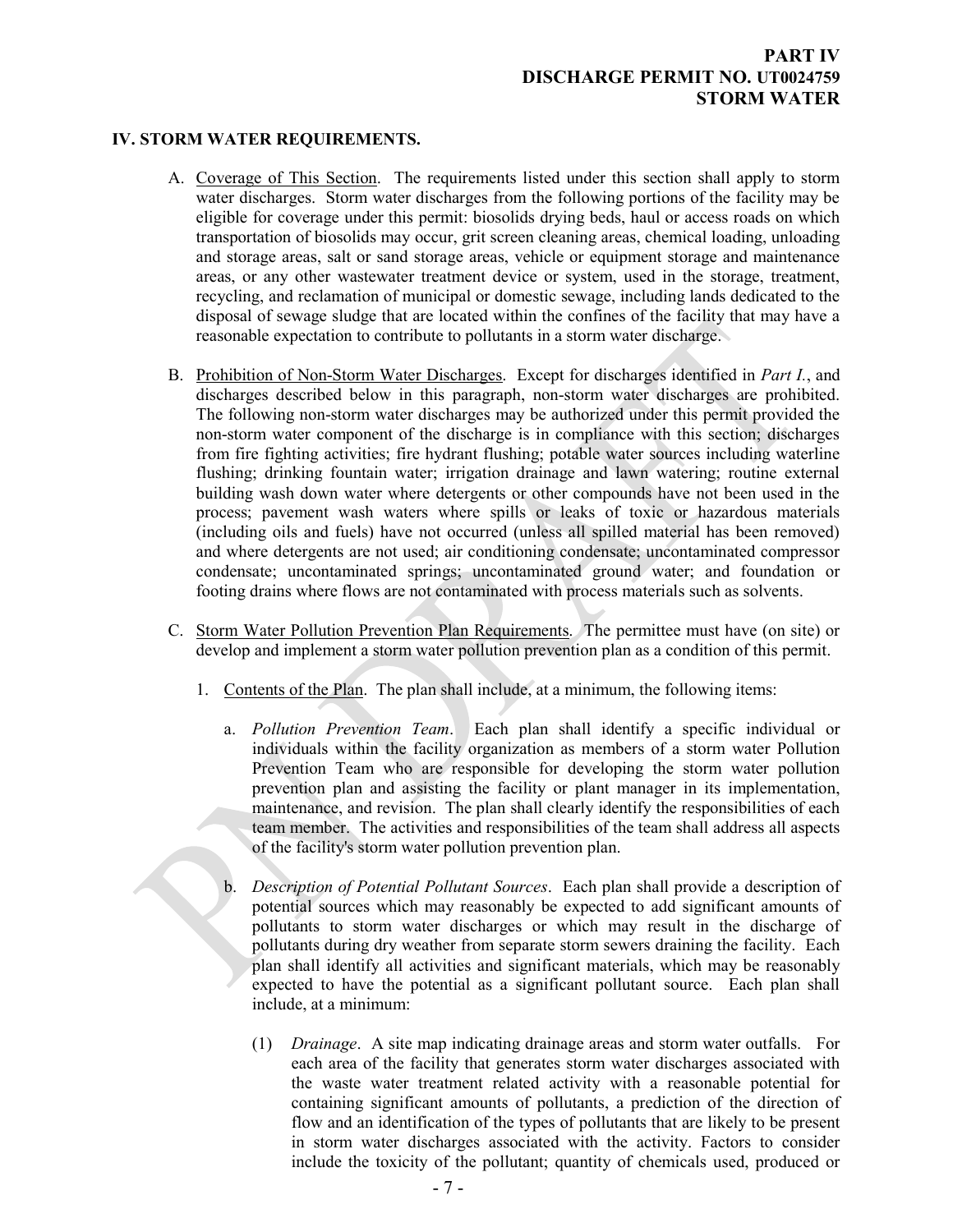discharged; the likelihood of contact with storm water; and history of significant leaks or spills of toxic or hazardous pollutants. Flows with a significant potential for causing erosion shall be identified. The site map shall include but not be limited to:

- (a) Drainage direction and discharge points from all wastewater associated activities including but not limited to grit screen cleaning, bio-solids drying beds and transport, chemical/material loading, unloading and storage areas, vehicle maintenance areas, salt or sand storage areas.
- (b) Location of any erosion and sediment control structure or other control measures utilized for reducing pollutants in storm water runoff.
- (c) Location of bio-solids drying beds where exposed to precipitation or where the transportation of bio-solids may be spilled onto internal roadways or tracked off site.
- (d) Location where grit screen cleaning or other routinely performed industrial activities are located and are exposed to precipitation.
- (e) Location of any handling, loading, unloading or storage of chemicals or potential pollutants such as caustics, hydraulic fluids, lubricants, solvents or other petroleum products, or hazardous wastes and where these may be exposed to precipitation.
- (f) Locations where any major spills or leaks of toxic or hazardous materials have occurred.
- (g) Location of any sand or salt piles.
- (h) Location of fueling stations or vehicle and equipment maintenance and cleaning areas that are exposed to precipitation.
- (i) Location of receiving streams or other surface water bodies.
- (j) Locations of outfalls and the types of discharges contained in the drainage areas of the outfalls.
- (2) Inventory of Exposed Materials. An inventory of the types of materials handled at the site that potentially may be exposed to precipitation. Such inventory shall include a narrative description of significant materials that have been handled, treated, stored or disposed in a manner to allow exposure to storm water between the time of 3 years prior to the effective date of this permit and the present; method and location of onsite storage or disposal; materials management practices employed to minimize contact of materials with storm water runoff between the time of 3 years prior to the effective date of this permit and the present; the location and a description of existing structural and nonstructural control measures to reduce pollutants in storm water runoff; and a description of any treatment the storm water receives.
- (3) Spills and Leaks. A list of significant spills and significant leaks of toxic or hazardous pollutants that occurred at areas that are exposed to precipitation or that otherwise drain to a storm water conveyance at the facility after the date of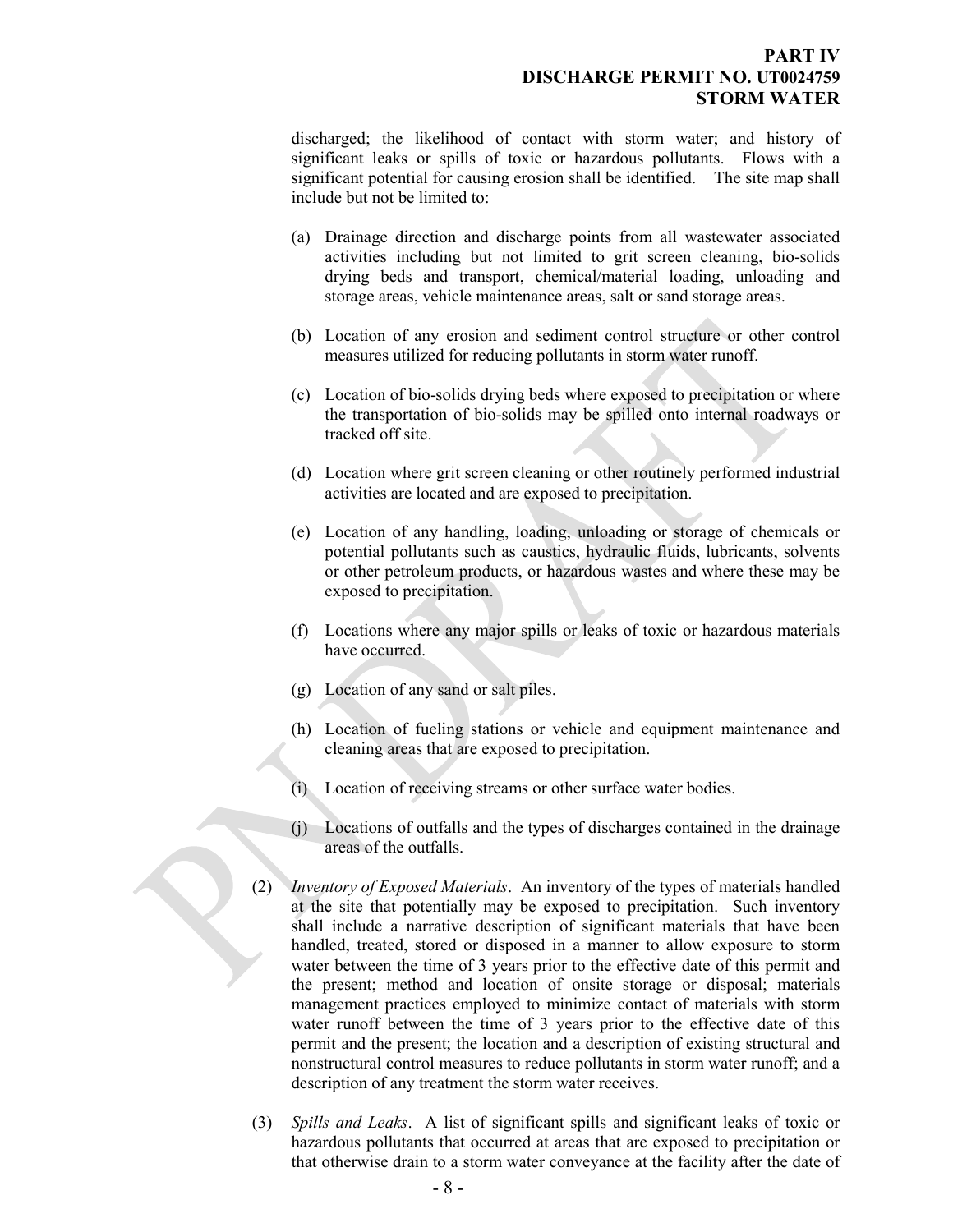3 years prior to the effective date of this permit. Such list shall be updated as appropriate during the term of the permit.

- (4) Sampling Data. A summary of existing discharge sampling data describing pollutants in storm water discharges from the facility, including a summary of sampling data collected during the term of this permit.
- (5) Summary of Potential Pollutant Sources and Risk Assessment. A narrative description of the potential pollutant sources from the following activities associated with treatment works: access roads/rail lines; loading and unloading operations; outdoor storage activities; material handling sites; outdoor vehicle storage or maintenance sites; significant dust or particulate generating processes; and onsite waste disposal practices. Specific potential pollutants shall be identified where known.
- (6) Measures and Controls. The permittee shall develop a description of storm water management controls appropriate for the facility, and implement such controls. The appropriateness and priorities of controls in a plan shall reflect identified potential sources of pollutants at the facility. The description of storm water management controls shall address the following minimum components, including a schedule for implementing such controls:
- (7) Good Housekeeping. All areas that may contribute pollutants to storm waters discharges shall be maintained in a clean, orderly manner. These are practices that would minimize the generation of pollutants at the source or before it would be necessary to employ sediment ponds or other control measures at the discharge outlets. Where applicable, such measures or other equivalent measures would include the following: sweepers and covered storage to minimize dust generation and storm runoff; conservation of vegetation where possible to minimize erosion; sweeping of haul roads, bio-solids access points, and exits to reduce or eliminate off site tracking; sweeping of sand or salt storage areas to minimize entrainment in storm water runoff; collection, removal, and proper disposal of waste oils and other fluids resulting from vehicle and equipment maintenance; other equivalent measures to address identified potential sources of pollution.
- (8) Preventive Maintenance. A preventive maintenance program shall involve timely inspection and maintenance of storm water management devices (e.g., cleaning oil/water separators, catch basins) as well as inspecting and testing facility equipment and systems to uncover conditions that could cause breakdowns or failures resulting in discharges of pollutants to surface waters, and ensuring appropriate maintenance of such equipment and systems.
- (9) Spill Prevention and Response Procedures. Areas where potential spills that can contribute pollutants to storm water discharges can occur, and their accompanying drainage points, shall be identified clearly in the storm water pollution prevention plan. Where appropriate, specifying material handling procedures, storage requirements, and use of equipment such as diversion valves in the plan should be considered. Procedures and equipment for cleaning up spills shall be identified in the plan and made available to the appropriate personnel.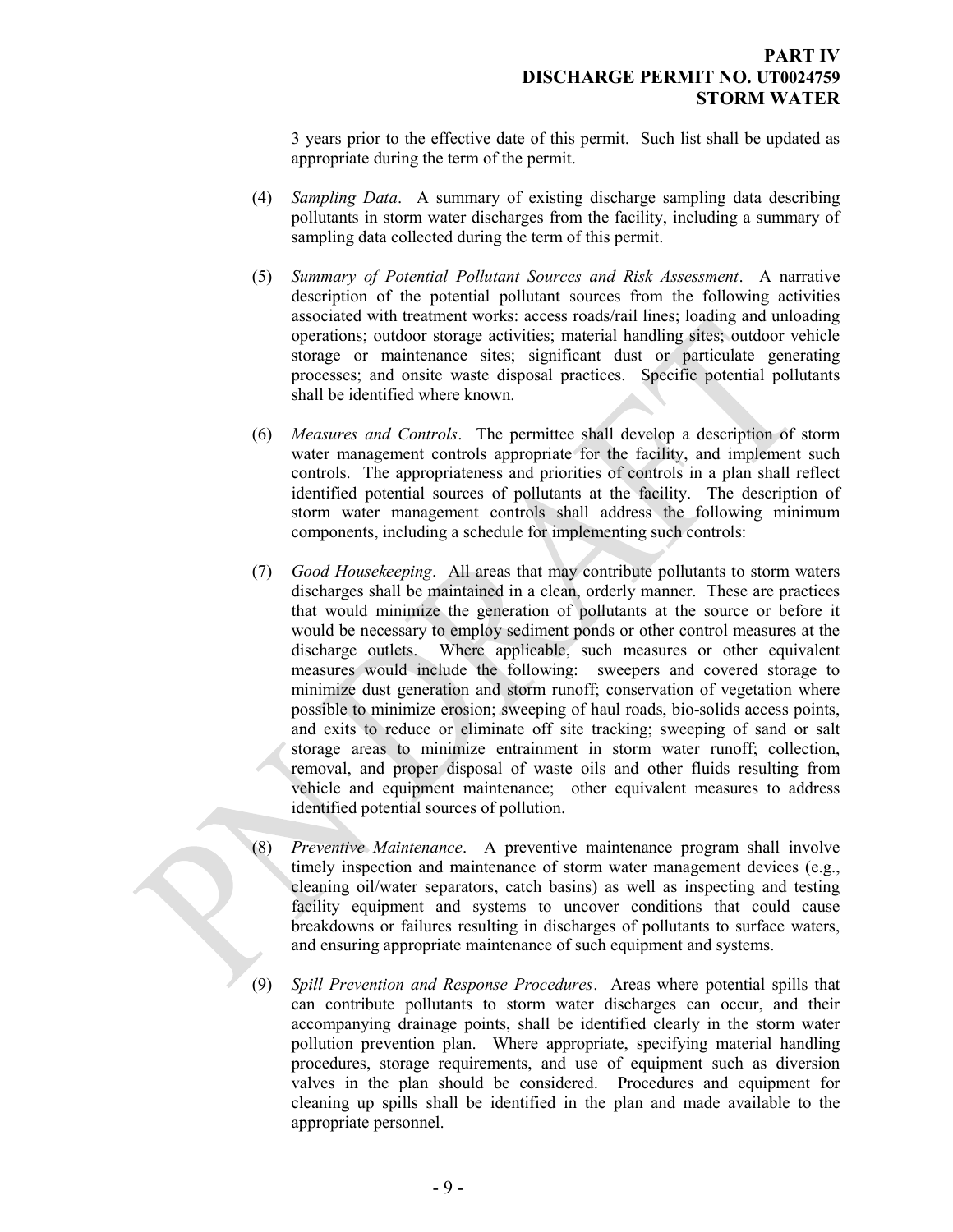- (10) Inspections. In addition to the comprehensive site evaluation required under paragraph (*Part IV.C.1.b.(16)*) of this section, qualified facility personnel shall be identified to inspect designated equipment and areas of the facility on a periodic basis. The following areas shall be included in all inspections: access roads/rail lines, equipment storage and maintenance areas (both indoor and outdoor areas); fueling; material handling areas, residual treatment, storage, and disposal areas; and wastewater treatment areas. A set of tracking or follow-up procedures shall be used to ensure that appropriate actions are taken in response to the inspections. Records of inspections shall be maintained. The use of a checklist developed by the facility is encouraged.
- (11) Employee Training. Employee training programs shall inform personnel responsible for implementing activities identified in the storm water pollution prevention plan or otherwise responsible for storm water management at all levels of responsibility of the components and goals of the storm water pollution prevention plan. Training should address topics such as spill response, good housekeeping and material management practices. The pollution prevention plan shall identify how often training will take place, but training should be held at least annually (once per calendar year). Employee training must, at a minimum, address the following areas when applicable to a facility: petroleum product management; process chemical management; spill prevention and control; fueling procedures; general good housekeeping practices; proper procedures for using fertilizers, herbicides and pesticides.
- (12) Record keeping and Internal Reporting Procedures. A description of incidents (such as spills, or other discharges), along with other information describing the quality and quantity of storm water discharges shall be included in the plan required under this part. Inspections and maintenance activities shall be documented and records of such activities shall be incorporated into the plan.
- (13) Non-storm Water Discharges.
	- (a) Certification. The plan shall include a certification that the discharge has been tested or evaluated for the presence of non-storm water discharges. The certification shall include the identification of potential significant sources of non-storm water at the site, a description of the results of any test and/or evaluation for the presence of non-storm water discharges, the evaluation criteria or testing method used, the date of any testing and/or evaluation, and the onsite drainage points that were directly observed during the test. Certifications shall be signed in accordance with Part VII.G of this permit.
	- (b) Exceptions. Except for flows from fire fighting activities, sources of nonstorm water listed in Part IV.B. (Prohibition of Non-storm Water Discharges) of this permit that are combined with storm water discharges associated with industrial activity must be identified in the plan. The plan shall identify and ensure the implementation of appropriate pollution prevention measures for the non-storm water component(s) of the discharge.
	- (c) Failure to Certify. Any facility that is unable to provide the certification required (testing for non-storm water discharges), must notify the Director within 180 days after the effective date of this permit. If the failure to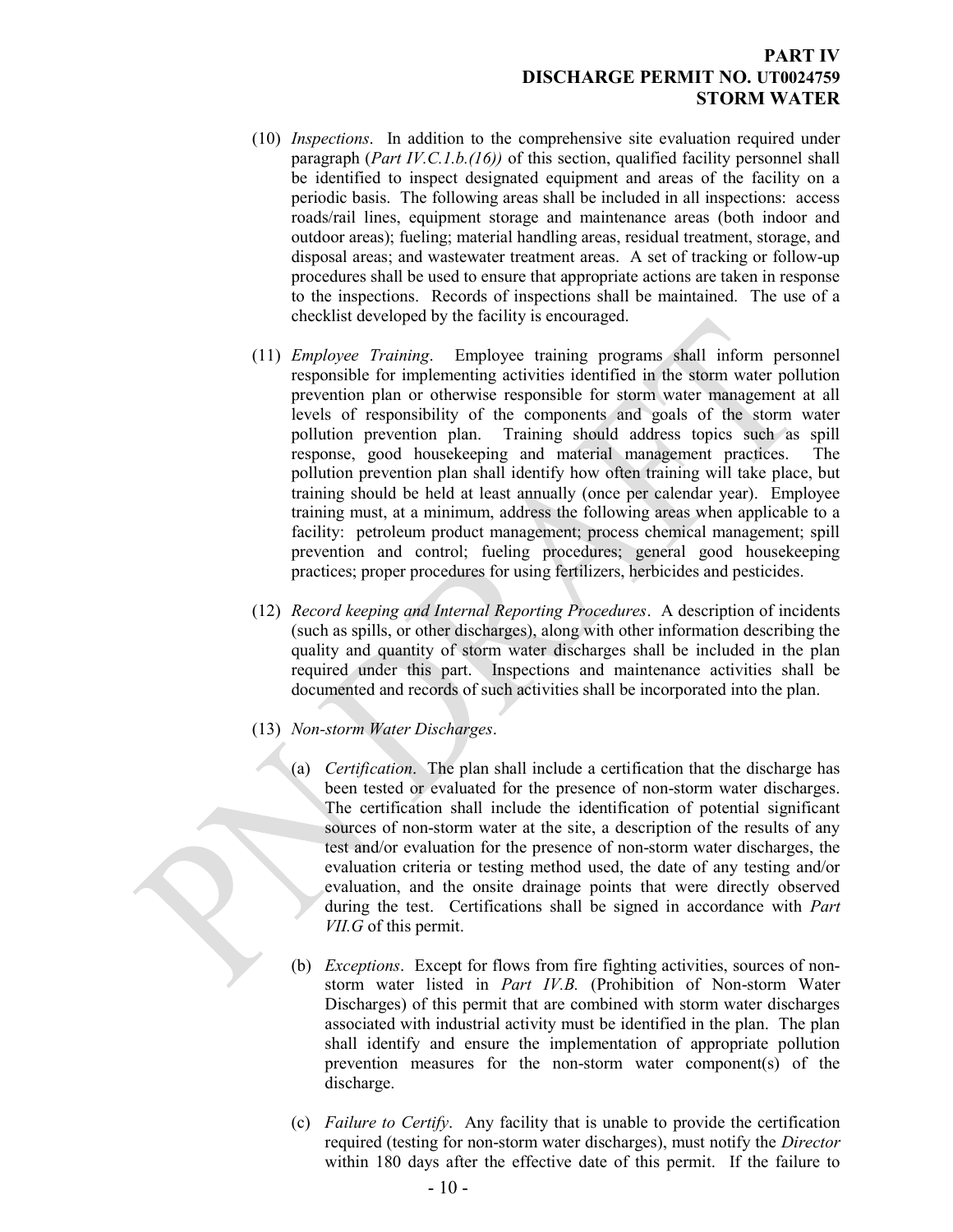certify is caused by the inability to perform adequate tests or evaluations, such notification shall describe: the procedure of any test conducted for the presence of non-storm water discharges; the results of such test or other relevant observations; potential sources of non-storm water discharges to the storm sewer; and why adequate tests for such storm sewers were not feasible. Non-storm water discharges to waters of the State, which are not, authorized by a UPDES permit are unlawful, and must be terminated.

- (14) Sediment and Erosion Control. The plan shall identify areas, which, due to topography, activities, or other factors, have a high potential for significant soil erosion, and identify structural, vegetative, and/or stabilization measures to be used to limit erosion.
- (15) Management of Runoff. The plan shall contain a narrative consideration of the appropriateness of traditional storm water management practices (practices other than those which control the generation or source(s) of pollutants) used to divert, infiltrate, reuse, or otherwise manage storm water runoff in a manner that reduces pollutants in storm water discharges from the site. The plan shall provide that measures that the permittee determines to be reasonable and appropriate shall be implemented and maintained. The potential of various sources at the facility to contribute pollutants to storm water discharges associated with industrial activity Part IV.C.1.b (Description of Potential Pollutant Sources) of this permit] shall be considered when determining reasonable and appropriate measures. Appropriate measures or other equivalent measures may include: vegetative swales and practices, reuse of collected storm water (such as for a process or as an irrigation source), inlet controls (such as oil/water separators), snow management activities, infiltration devices, wet detention/retention devices and discharging storm water through the waste water facility for treatment.
- (16) Comprehensive Site Compliance Evaluation. Qualified personnel shall conduct site compliance evaluations at appropriate intervals specified in the plan, but in no case less than once a year. Such evaluations shall provide:
	- (a) Areas contributing to a storm water discharge associated with industrial activity shall be visually inspected for evidence of, or the potential for, pollutants entering the drainage system. Measures to reduce pollutant loadings shall be evaluated to determine whether they are adequate and properly implemented in accordance with the terms of the permit or whether additional control measures are needed. Structural storm water management measures, sediment and erosion control measures, and other structural pollution prevention measures identified in the plan shall be observed to ensure that they are operating correctly. A visual inspection of equipment needed to implement the plan, such as spill response equipment, shall be made.
	- (b) Based on the results of the evaluation, the description of potential pollutant sources identified in the plan in accordance with *Part IV.C.1.b* (Description of Potential Pollutant Sources) of this section and pollution prevention measures and controls identified in the plan in accordance with Part IV.C.1.b.(6) (Measures and Controls) of this section shall be revised as appropriate within 2 weeks of such evaluation and shall provide for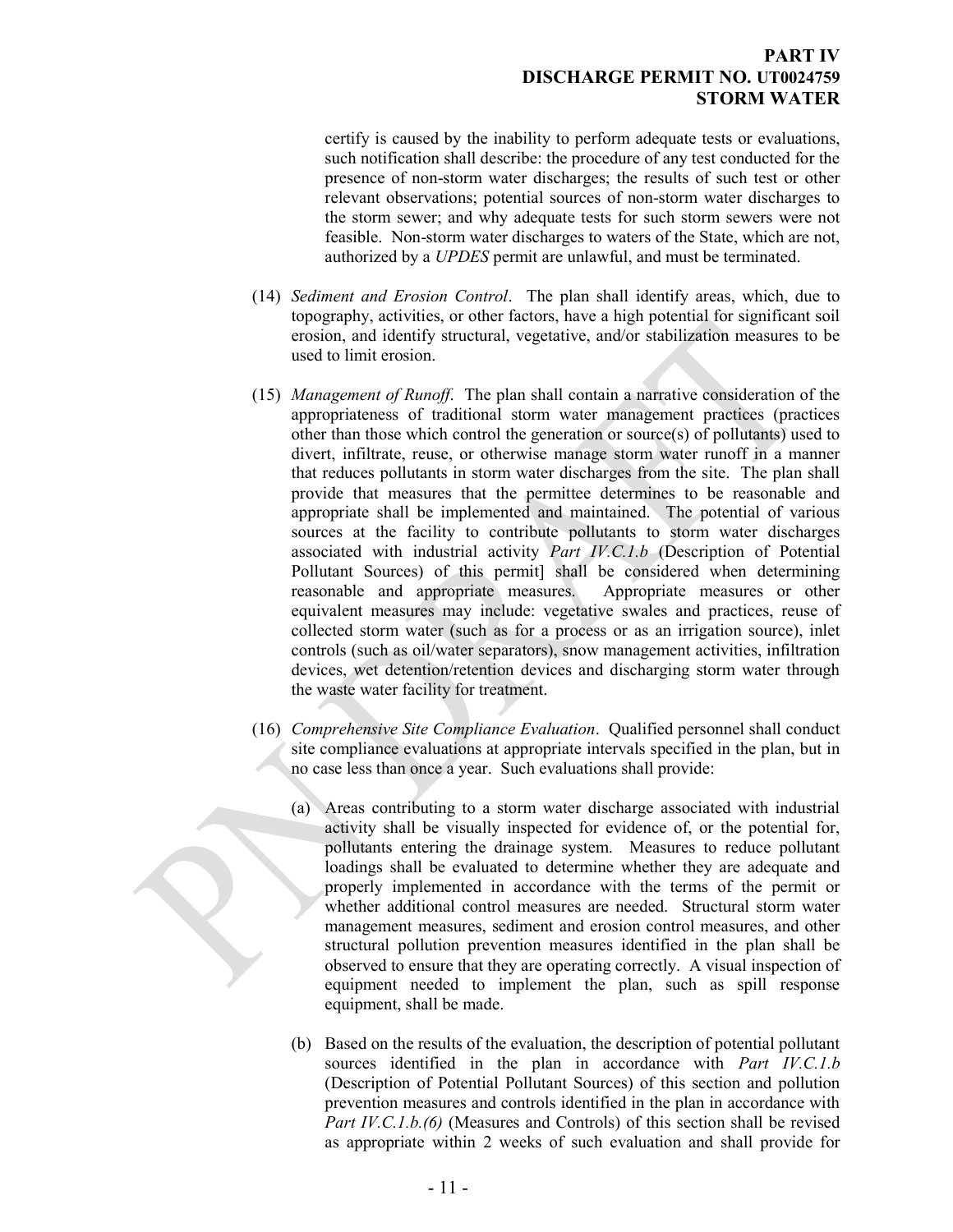implementation of any changes to the plan in a timely manner, but in no case more than 12 weeks after the evaluation.

- (c) A report summarizing the scope of the evaluation, personnel making the evaluation, the date(s) of the evaluation, major observations relating to the implementation of the storm water pollution prevention plan, and actions taken in accordance with paragraph  $i$ . (above) shall be made and retained as part of the storm water pollution prevention plan for at least 3 years after the date of the evaluation. The report shall identify any incidents of noncompliance. Where a report does not identify any incidents of noncompliance, the report shall contain a certification that the facility is in compliance with the storm water pollution prevention plan and this permit. The report shall be signed in accordance with *Part VII.G* (Signatory Requirements) of this permit.
- (17) Deadlines for Plan Preparation and Compliance. The permittee shall prepare and implement a plan in compliance with the provisions of this section within 270 days of the effective date of this permit. If the permittee already has a plan, it shall be revised according to Part IV.C.1.b.(16), Comprehensive Site Evaluation.
- (18) Keeping Plans Current. The permittee shall amend the plan whenever there is a change in design, construction, operation, or maintenance, that has a significant effect on the potential for the discharge of pollutants to the waters of the state or if the storm water pollution prevention plan proves to be ineffective in eliminating or significantly minimizing pollutants from sources identified by the plan, or in otherwise achieving the general objective of controlling pollutants in storm water discharges associated with the activities at the facility.
- D. Monitoring and Reporting Requirements.
	- 1. Quarterly Visual Examination of Storm Water Quality. Facilities shall perform and document a visual examination of a storm water discharge associated with industrial activity from each outfall, except discharges exempted below. The examination must be made at least once in each of the following designated periods during daylight hours unless there is insufficient rainfall or snow melt to produce a runoff event: January through March; April through June; July through September; and October through December.
		- a. Sample and Data Collection. Examinations shall be made of samples collected within the first 30 minutes (or as soon thereafter as practical, but not to exceed 1 hour) of when the runoff or snowmelt begins discharging. The examinations shall document observations of color, odor, clarity, floating solids, settled solids, suspended solids, foam, oil sheen, and other obvious indicators of storm water pollution. The examination must be conducted in a well lit area. No analytical tests are required to be performed on the samples. All such samples shall be collected from the discharge resulting from a storm event that is greater than 0.1 inches in magnitude and that occurs at least 72 hours from the previously measurable (greater than 0.1 inch rainfall) storm event. Where practicable, the same individual should carry out the collection and examination of discharges for entire permit term.
		- b. Visual Storm Water Discharge Examination Reports. Visual examination reports must be maintained onsite in the pollution prevention plan. The report shall include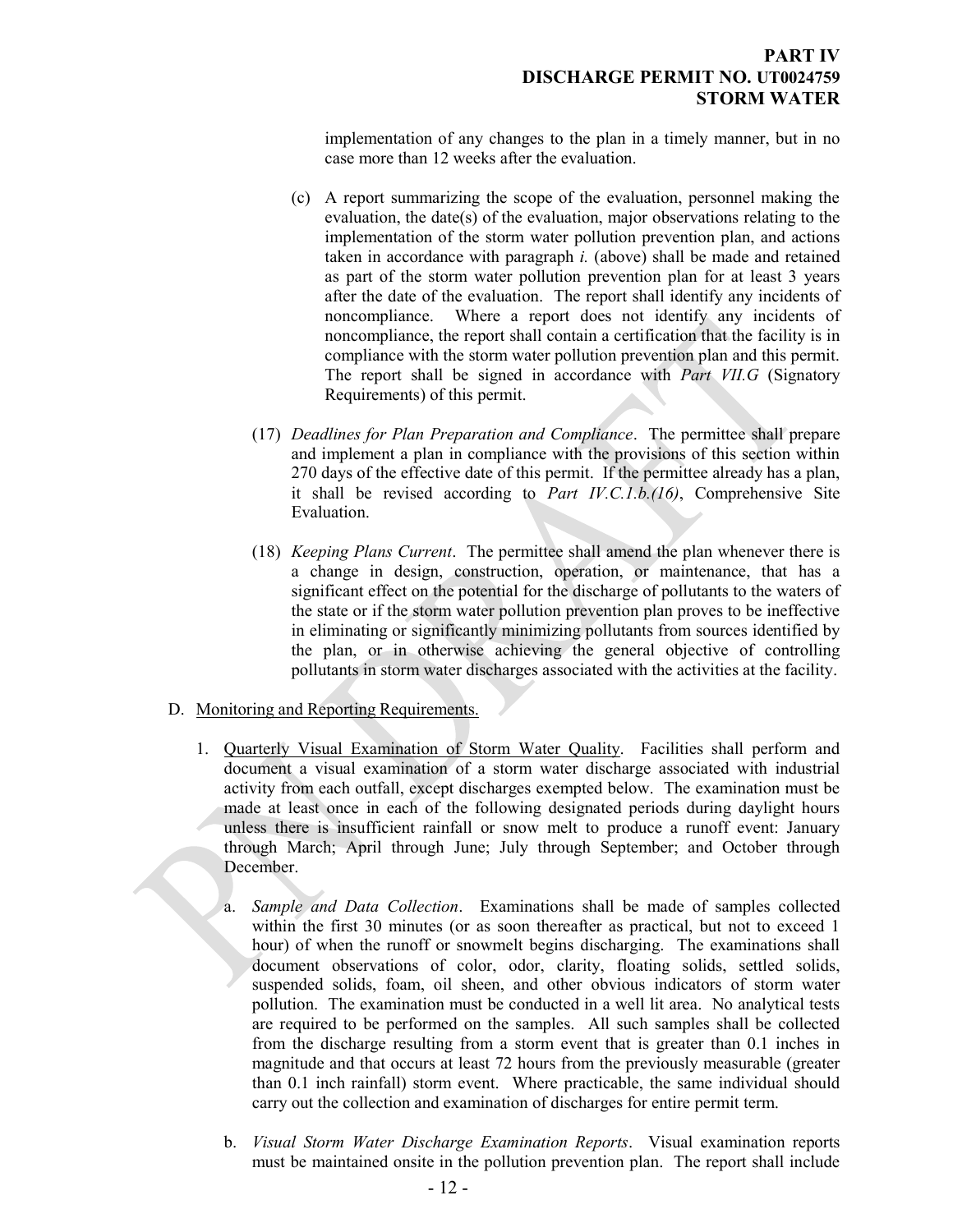the examination date and time, examination personnel, the nature of the discharge (i.e., runoff or snow melt), visual quality of the storm water discharge (including observations of color, odor, clarity, floating solids, settled solids, suspended solids, foam, oil sheen, and other obvious indicators of storm water pollution), and probable sources of any observed storm water contamination.

- c. Representative Discharge. When the permittee has two or more outfalls that, based on a consideration of industrial activity, significant materials, and management practices and activities within the area drained by the outfall, the permittee reasonably believes discharge substantially identical effluents, the permittee may collect a sample of effluent of one of such outfalls and report that the observation data also applies to the substantially identical outfall(s) provided that the permittee includes in the storm water pollution prevention plan a description of the location of the outfalls and explains in detail why the outfalls are expected to discharge substantially identical effluents. In addition, for each outfall that the permittee believes is representative, an estimate of the size of the drainage area (in square feet) and an estimate of the runoff coefficient of the drainage area [e.g., low (under 40 percent), medium (40 to 65 percent), or high (above 65 percent)] shall be provided in the plan.
- d. Adverse Conditions. When a discharger is unable to collect samples over the course of the visual examination period as a result of adverse climatic conditions, the discharger must document the reason for not performing the visual examination and retain this documentation onsite with the results of the visual examination. Adverse weather conditions, which may prohibit the collection of samples, include weather conditions that create dangerous conditions for personnel (such as local flooding, high winds, hurricane, tornadoes, electrical storms, etc.) or otherwise make the collection of a sample impracticable (drought, extended frozen conditions, etc.).
- e. Inactive and Unstaffed Site. When a discharger is unable to conduct visual storm water examinations at an inactive and unstaffed site, the operator of the facility may exercise a waiver of the monitoring requirement as long as the facility remains inactive and unstaffed. The facility must maintain a certification with the pollution prevention plan stating that the site is inactive and unstaffed so that performing visual examinations during a qualifying event is not feasible.

.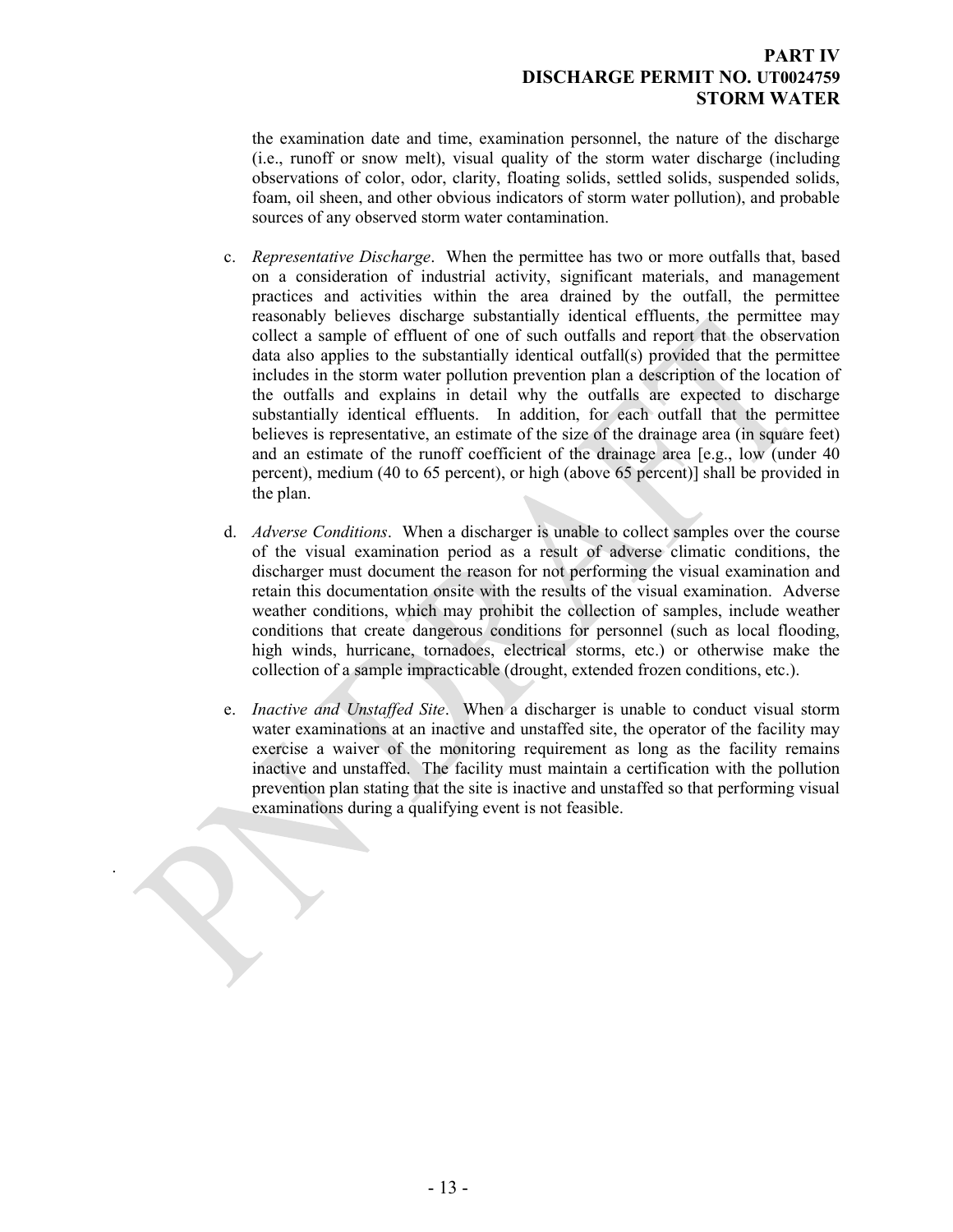#### V. MONITORING, RECORDING & GENERAL REPORTING REQUIREMENTS

- A. Representative Sampling. Samples taken in compliance with the monitoring requirements established under *Part I* shall be collected from the effluent stream prior to discharge into the receiving waters. Samples and measurements shall be representative of the volume and nature of the monitored discharge. Samples of biosolids shall be collected at a location representative of the quality of biosolids immediately prior to the use-disposal practice.
- B. Monitoring Procedures. Monitoring must be conducted according to test procedures approved under Utah Administrative Code ("UAC") R317-2-10 and 40CFR Part 503, unless other test procedures have been specified in this permit.
- C. Penalties for Tampering. The Act provides that any person who falsifies, tampers with, or knowingly renders inaccurate, any monitoring device or method required to be maintained under this permit shall, upon conviction, be punished by a fine of not more than \$10,000 per violation, or by imprisonment for not more than six months per violation, or by both.
- D. Compliance Schedules. Reports of compliance or noncompliance with, or any progress reports on, interim and final requirements contained in any Compliance Schedule of this permit shall be submitted no later than 14 days following each schedule date.
- E. Additional Monitoring by the Permittee. If the permittee monitors any parameter more frequently than required by this permit, using test procedures approved under UAC R317-2- 10 and 40 CFR 503 or as specified in this permit, the results of this monitoring shall be included in the calculation and reporting of the data submitted in the DMR or the Biosolids Report Form. Such increased frequency shall also be indicated. Only those parameters required by the permit need to be reported.
- F. Records Contents. Records of monitoring information shall include:
	- 1. The date, exact place, and time of sampling or measurements:
	- 2. The individual $(s)$  who performed the sampling or measurements;
	- 3. The date(s) and time(s) analyses were performed;
	- 4. The individual(s) who performed the analyses;
	- 5. The analytical techniques or methods used; and,
	- 6. The results of such analyses.
- G. Retention of Records. The permittee shall retain records of all monitoring information, including all calibration and maintenance records and all original strip chart recordings for continuous monitoring instrumentation, copies of all reports required by this permit, and records of all data used to complete the application for this permit, for a period of at least five years from the date of the sample, measurement, report or application. This period may be extended by request of the Director at any time. A copy of this UPDES permit must be maintained on site during the duration of activity at the permitted location
- H. Twenty-four Hour Notice of Noncompliance Reporting.
	- 1. The permittee shall (orally) report any noncompliance including transportation accidents, spills, and uncontrolled runoff from biosolids transfer or land application sites which may seriously endanger health or environment, as soon as possible, but no later than twentyfour (24) hours from the time the permittee first became aware of circumstances. The report shall be made to the Division of Water Quality, (801) 536-4300, or 24-hour answering service (801) 536-4123.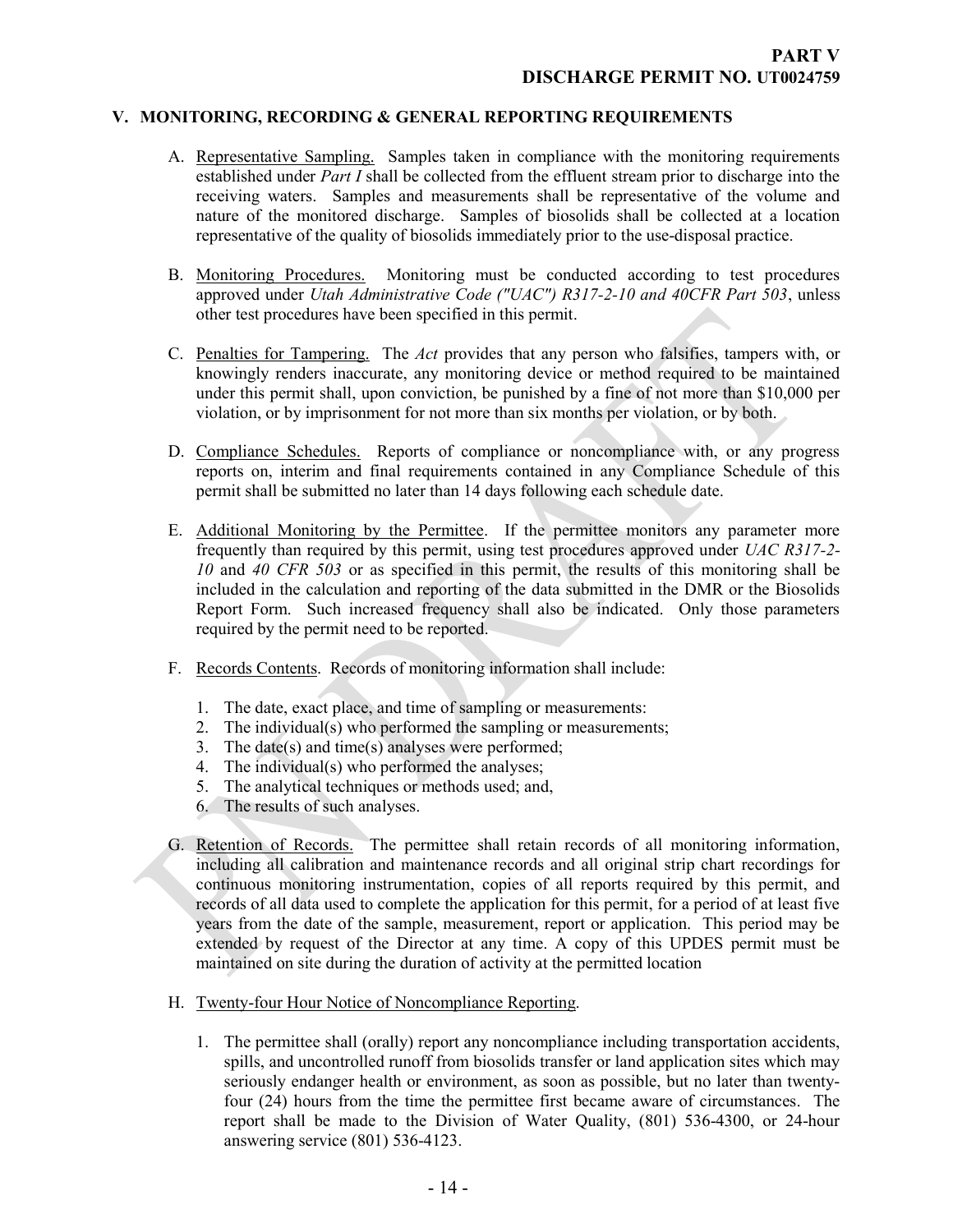- 2. The following occurrences of noncompliance shall be reported by telephone (801) 536- 4300 as soon as possible but no later than 24 hours from the time the permittee becomes aware of the circumstances:
	- a. Any noncompliance which may endanger health or the environment;
	- b. Any unanticipated bypass, which exceeds any effluent limitation in the permit (See Part VI.G, Bypass of Treatment Facilities.);
	- c. Any upset which exceeds any effluent limitation in the permit (See Part VI.H, Upset Conditions.);
	- d. Violation of a maximum daily discharge limitation for any of the pollutants listed in the permit; or,
	- e. Violation of any of the Table 3 metals limits, the pathogen limits, the vector attraction reduction limits or the management practices for biosolids that have been sold or given away.
- 3. A written submission shall also be provided within five days of the time that the permittee becomes aware of the circumstances. The written submission shall contain:
	- a. A description of the noncompliance and its cause;
	- b. The period of noncompliance, including exact dates and times;
	- c. The estimated time noncompliance is expected to continue if it has not been corrected;
	- d. Steps taken or planned to reduce, eliminate, and prevent reoccurrence of the noncompliance; and,
	- e. Steps taken, if any, to mitigate the adverse impacts on the environment and human health during the noncompliance period.
- 4. The Director may waive the written report on a case-by-case basis if the oral report has been received within 24 hours by the Division of Water Quality, (801) 536-4300.
- 5. Reports shall be submitted to the addresses in Part I.D, Reporting of Monitoring Results.
- I. Other Noncompliance Reporting. Instances of noncompliance not required to be reported within 24 hours shall be reported at the time that monitoring reports for Part I.D are submitted. The reports shall contain the information listed in *Part V.H.3*
- J. Inspection and Entry The permittee shall allow the Director, or an authorized representative, upon the presentation of credentials and other documents as may be required by law, to:
	- 1. Enter upon the permittee's premises where a regulated facility or activity is located or conducted, or where records must be kept under the conditions of the permit;
	- 2. Have access to and copy, at reasonable times, any records that must be kept under the conditions of this permit;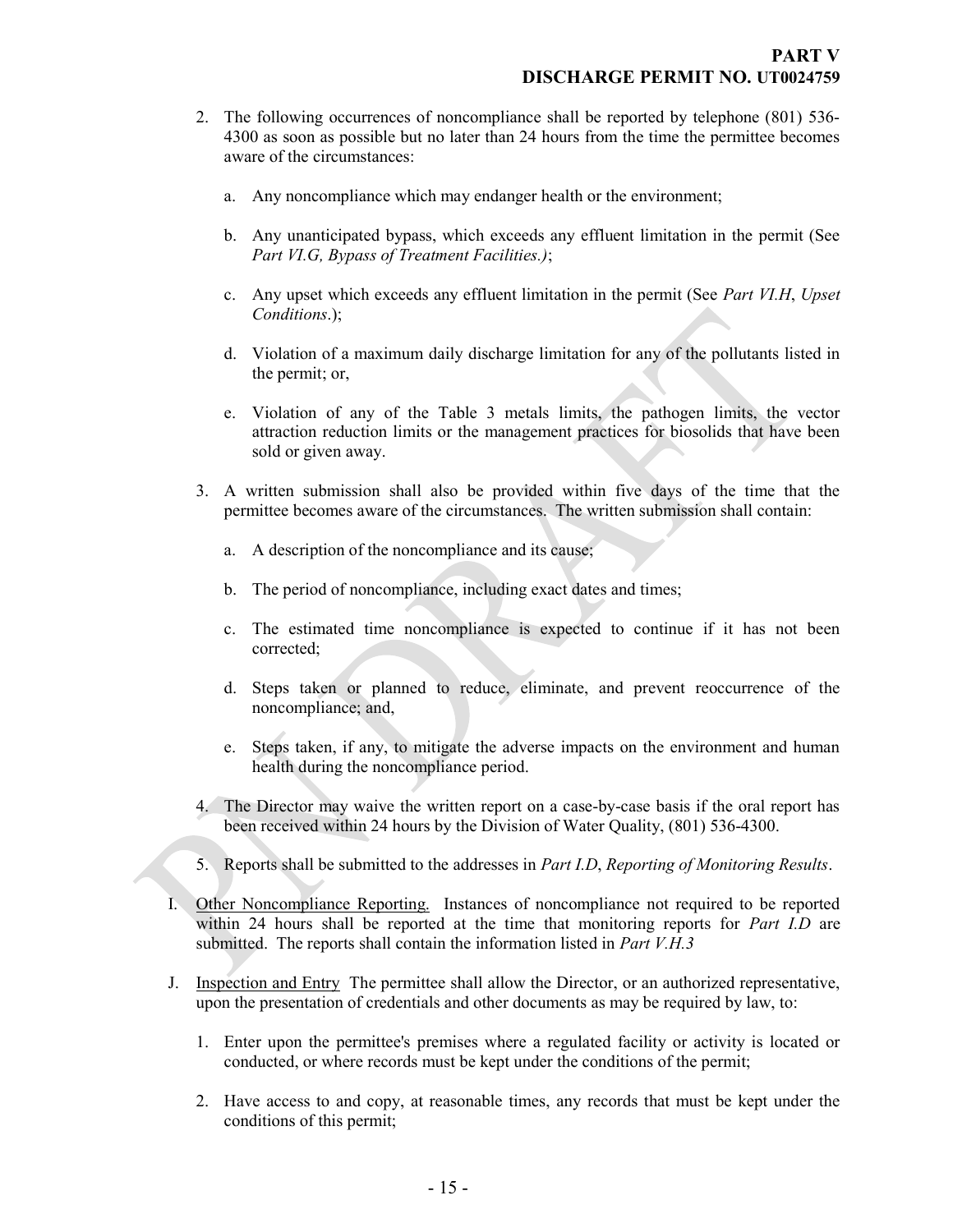- 3. Inspect at reasonable times any facilities, equipment (including monitoring and control equipment), practices, or operations regulated or required under this permit, including but not limited to, biosolids treatment, collection, storage facilities or area, transport vehicles and containers, and land application sites;
- 4. Sample or monitor at reasonable times, for the purpose of assuring permit compliance or as otherwise authorized by the  $Act$ , any substances or parameters at any location, including, but not limited to, digested biosolids before dewatering, dewatered biosolids, biosolids transfer or staging areas, any ground or surface waters at the land application sites or biosolids, soils, or vegetation on the land application sites; and,
- 5. The permittee shall make the necessary arrangements with the landowner or leaseholder to obtain permission or clearance, the Director, or authorized representative, upon the presentation of credentials and other documents as may be required by law, will be permitted to enter without delay for the purposes of performing their responsibilities.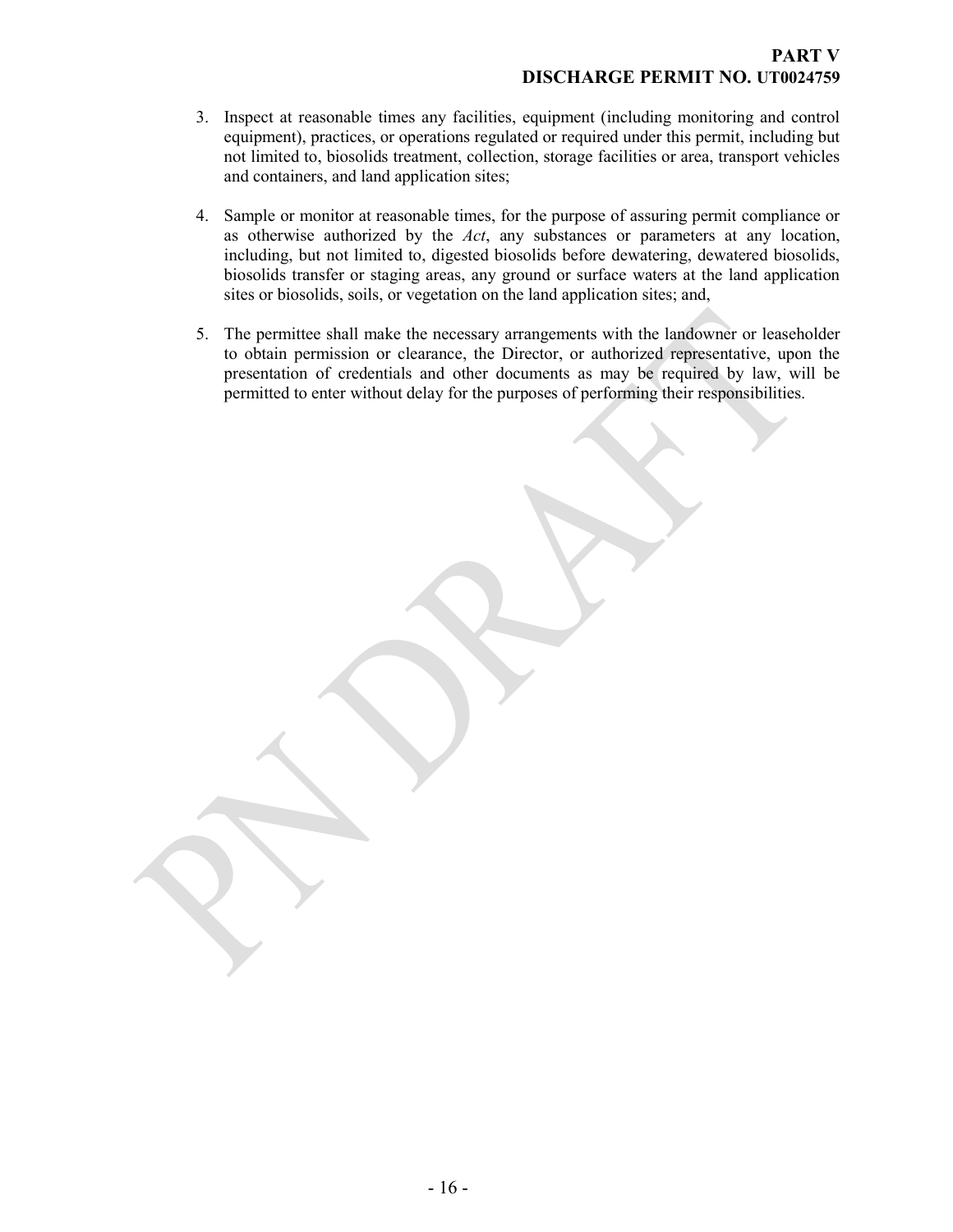#### VI. COMPLIANCE RESPONSIBILITIES

- A. Duty to Comply. The permittee must comply with all conditions of this permit. Any permit noncompliance constitutes a violation of the Act and is grounds for enforcement action; for permit termination, revocation and reissuance, or modification; or for denial of a permit renewal application. The permittee shall give advance notice to the Director of any planned changes in the permitted facility or activity, which may result in noncompliance with permit requirements.
- B. Penalties for Violations of Permit Conditions. The Act provides that any person who violates a permit condition implementing provisions of the Act is subject to a civil penalty not to exceed \$10,000 per day of such violation. Any person who willfully or negligently violates permit conditions or the Act is subject to a fine not exceeding \$25,000 per day of violation. Any person convicted under  $UCA$  19-5-115(2) a second time shall be punished by a fine not exceeding \$50,000 per day. Except as provided at *Part VI.G, Bypass of Treatment Facilities* and Part VI.H, Upset Conditions, nothing in this permit shall be construed to relieve the permittee of the civil or criminal penalties for noncompliance.
- C. Need to Halt or Reduce Activity not a Defense. It shall not be a defense for a permittee in an enforcement action that it would have been necessary to halt or reduce the permitted activity in order to maintain compliance with the conditions of this permit.
- D. Duty to Mitigate. The permittee shall take all reasonable steps to minimize or prevent any discharge in violation of this permit, which has a reasonable likelihood of adversely affecting human health or the environment. The permittee shall also take all reasonable steps to minimize or prevent any land application in violation of this permit.
- E. Proper Operation and Maintenance. The permittee shall at all times properly operate and maintain all facilities and systems of treatment and control (and related appurtenances) which are installed or used by the permittee to achieve compliance with the conditions of this permit. Proper operation and maintenance also includes adequate laboratory controls and quality assurance procedures. This provision requires the operation of back-up or auxiliary facilities or similar systems, which are installed by a permittee only when the operation is necessary to achieve compliance with the conditions of the permit.
- F. Removed Substances. Collected screening, grit, solids, sludge, or other pollutants removed in the course of treatment shall be disposed of in such a manner so as to prevent any pollutant from entering any waters of the state or creating a health hazard. Sludge/digester supernatant and filter backwash shall not directly enter either the final effluent or waters of the state by any other direct route.
- G. Bypass of Treatment Facilities.
	- 1. Bypass Not Exceeding Limitations. The permittee may allow any bypass to occur which does not cause effluent limitations to be exceeded, but only if it also is for essential maintenance to assure efficient operation. These bypasses are not subject to paragraph 2 and 3 of this section.
	- 2. Prohibition of Bypass.
		- a. Bypass is prohibited, and the Director may take enforcement action against a permittee for bypass, unless: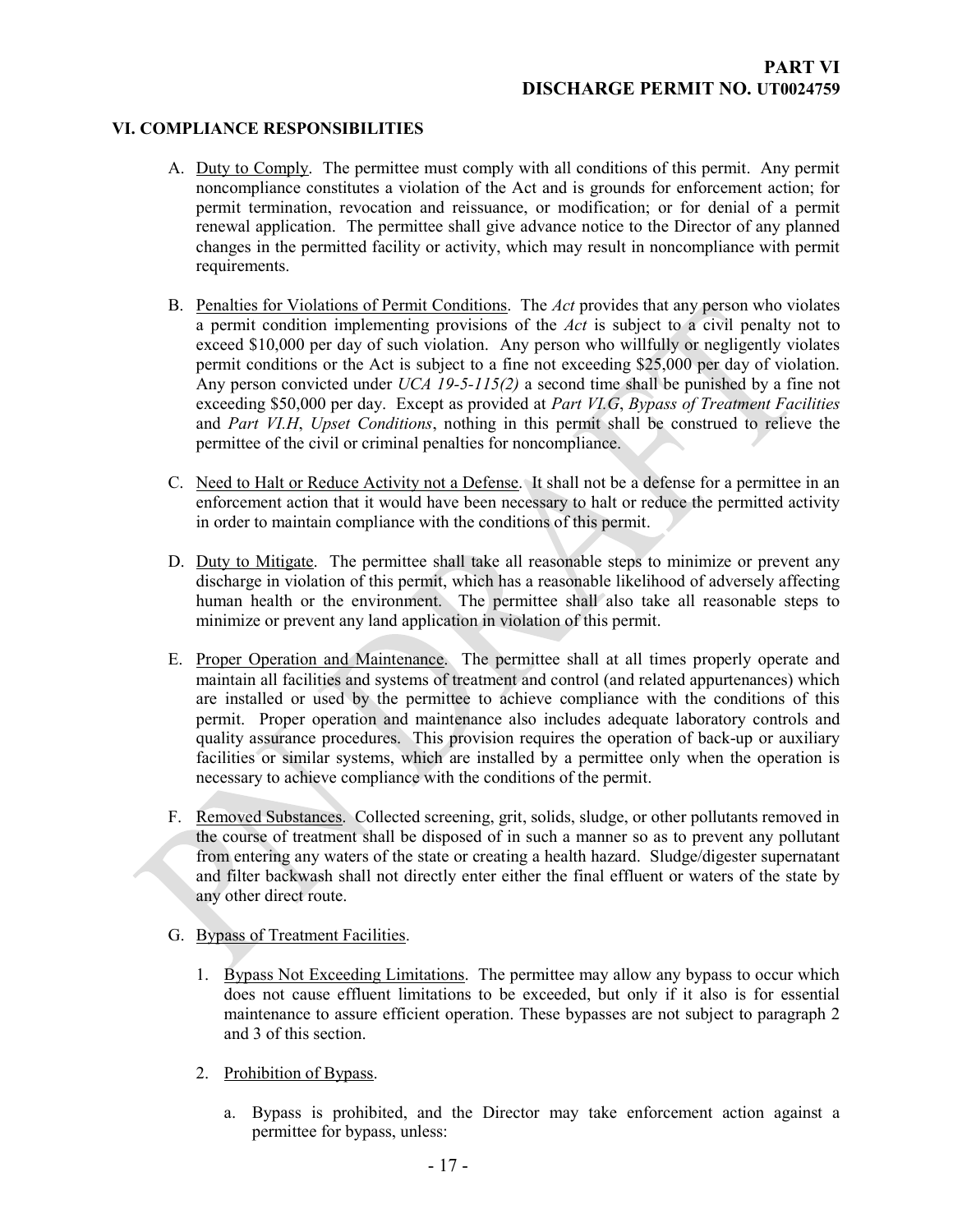- (1) Bypass was unavoidable to prevent loss of human life, personal injury, or severe property damage;
- (2) There were no feasible alternatives to bypass, such as the use of auxiliary treatment facilities, retention of untreated wastes, or maintenance during normal periods of equipment downtime. This condition is not satisfied if adequate backup equipment should have been installed in the exercise of reasonable engineering judgement to prevent a bypass which occurred during normal periods of equipment downtime or preventive maintenance, and
- (3) The permittee submitted notices as required under *section VI.G.3*.
- b. The Director may approve an anticipated bypass, after considering its adverse effects, if the Director determines that it will meet the three conditions listed in sections  $VI.G.2.a (1), (2) and (3).$
- 3. Notice.
	- a. Anticipated bypass. Except as provided above in section  $VI.G.2$  and below in section VI.G.3.b, if the permittee knows in advance of the need for a bypass, it shall submit prior notice, at least ninety days before the date of bypass. The prior notice shall include the following unless otherwise waived by the Director:
		- (1) Evaluation of alternative to bypass, including cost-benefit analysis containing an assessment of anticipated resource damages:
		- (2) A specific bypass plan describing the work to be performed including scheduled dates and times. The permittee must notify the Director in advance of any changes to the bypass schedule;
		- (3) Description of specific measures to be taken to minimize environmental and public health impacts;
		- (4) A notification plan sufficient to alert all downstream users, the public and others reasonably expected to be impacted by the bypass;
		- (5) A water quality assessment plan to include sufficient monitoring of the receiving water before, during and following the bypass to enable evaluation of public health risks and environmental impacts; and,
		- (6) Any additional information requested by the Director.
	- b. Emergency Bypass. Where ninety days advance notice is not possible, the permittee must notify the Director, and the Director of the Department of Natural Resources, as soon as it becomes aware of the need to bypass and provide to the Director the information in section  $VI.G.3.a.(1)$  through (6) to the extent practicable.
	- c. Unanticipated bypass. The permittee shall submit notice of an unanticipated bypass to the Director as required under Part IV.H, Twenty Four Hour Reporting. The permittee shall also immediately notify the Director of the Department of Natural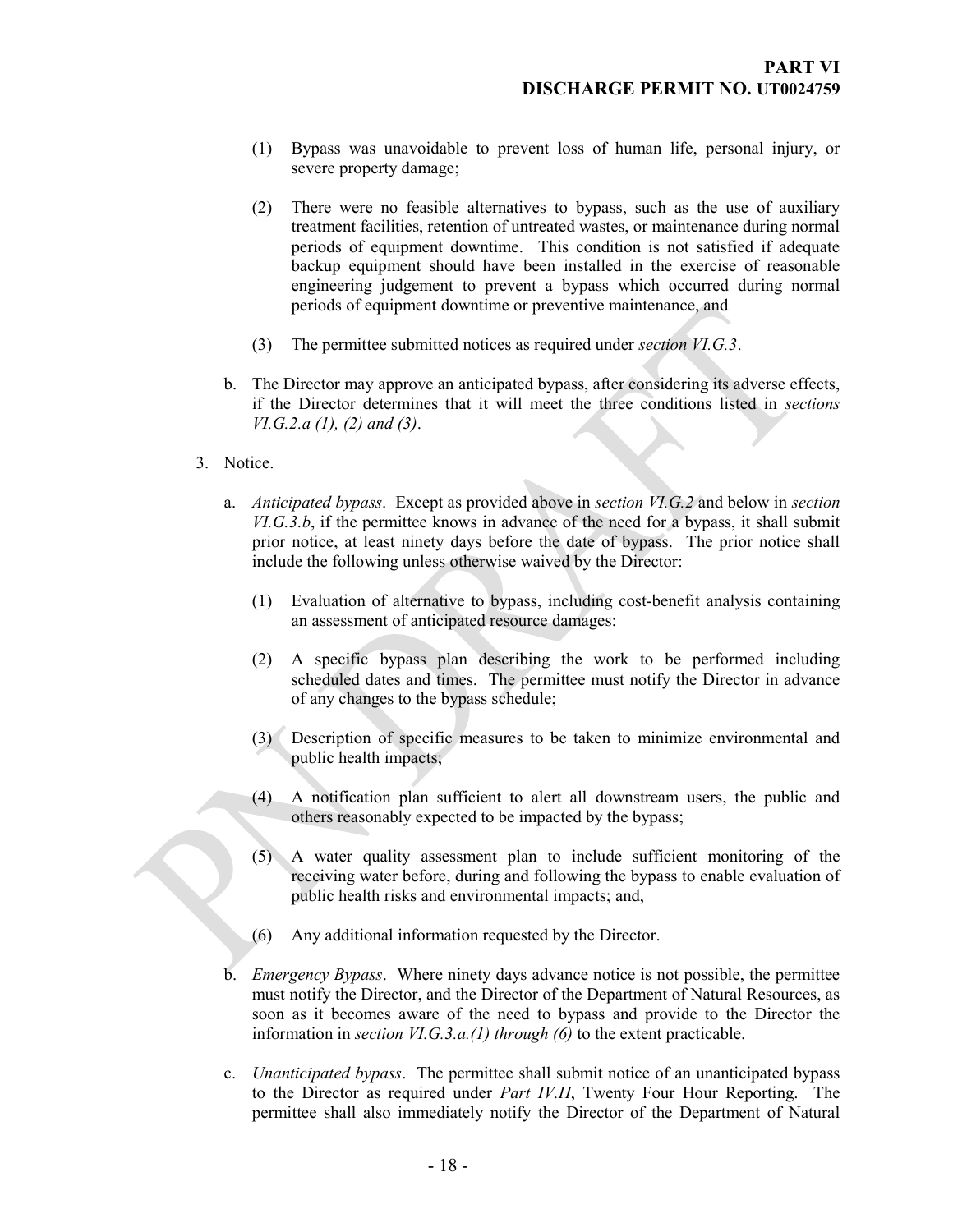Resources, the public and downstream users and shall implement measures to minimize impacts to public health and environment to the extent practicable.

- H. Upset Conditions.
	- 1. Effect of an upset. An upset constitutes an affirmative defense to an action brought for noncompliance with technology based permit effluent limitations if the requirements of paragraph 2 of this section are met. Director's administrative determination regarding a claim of upset cannot be judiciously challenged by the permittee until such time as an action is initiated for noncompliance.
	- 2. Conditions necessary for a demonstration of upset. A permittee who wishes to establish the affirmative defense of upset shall demonstrate, through properly signed, contemporaneous operating logs, or other relevant evidence that:
		- a. An upset occurred and that the permittee can identify the cause(s) of the upset;
		- b. The permitted facility was at the time being properly operated;
		- c. The permittee submitted notice of the upset as required under Part V.H, Twenty-four Hour Notice of Noncompliance Reporting; and,
		- d. The permittee complied with any remedial measures required under *Part VI.D, Duty* to Mitigate.
	- 3. Burden of proof. In any enforcement proceeding, the permittee seeking to establish the occurrence of an upset has the burden of proof.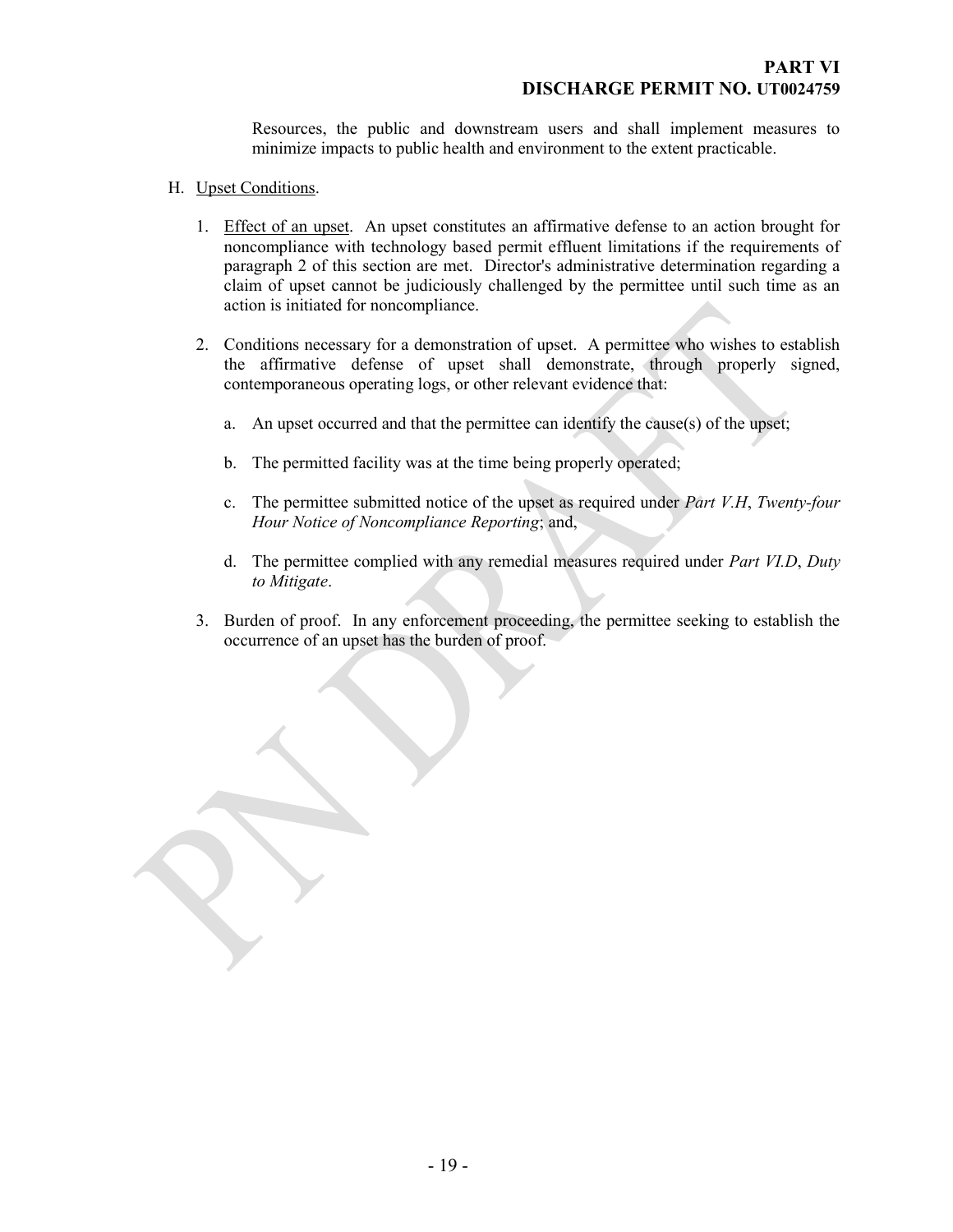#### VII. GENERAL REQUIREMENTS

- A. Planned Changes. The permittee shall give notice to the Director as soon as possible of any planned physical alterations or additions to the permitted facility. Notice is required only when the alteration or addition could significantly change the nature or increase the quantity of parameters discharged or pollutant sold or given away. This notification applies to pollutants, which are not subject to effluent limitations in the permit. In addition, if there are any planned substantial changes to the permittee's existing sludge facilities or their manner of operation or to current sludge management practices of storage and disposal, the permittee shall give notice to the Director of any planned changes at least 30 days prior to their implementation.
- B. Anticipated Noncompliance. The permittee shall give advance notice to the Director of any planned changes in the permitted facility or activity, which may result in noncompliance with permit requirements.
- C. Permit Actions. This permit may be modified, revoked and reissued, or terminated for cause. The filing of a request by the permittee for a permit modification, revocation and reissuance, or termination, or a notification of planned changes or anticipated noncompliance, does not stay any permit condition.
- D. Duty to Reapply. If the permittee wishes to continue an activity regulated by this permit after the expiration date of this permit, the permittee shall apply for and obtain a new permit. The application shall be submitted at least 180 days before the expiration date of this permit.
- E. Duty to Provide Information. The permittee shall furnish to the Director, within a reasonable time, any information which the Director may request to determine whether cause exists for modifying, revoking and reissuing, or terminating this permit, or to determine compliance with this permit. The permittee shall also furnish to the Director, upon request, copies of records required to be kept by this permit.
- F. Other Information. When the permittee becomes aware that it failed to submit any relevant facts in a permit application, or submitted incorrect information in a permit application or any report to the Director, it shall promptly submit such facts or information.
- G. Signatory Requirements. All applications, reports or information submitted to the Director shall be signed and certified.
	- 1. All permit applications shall be signed by either a principal executive officer or ranking elected official.
	- 2. All reports required by the permit and other information requested by the Director shall be signed by a person described above or by a duly authorized representative of that person. A person is a duly authorized representative only if:
		- a. The authorization is made in writing by a person described above and submitted to the Director, and,
		- b. The authorization specifies either an individual or a position having responsibility for the overall operation of the regulated facility, such as the position of plant manager, superintendent, position of equivalent responsibility, or an individual or position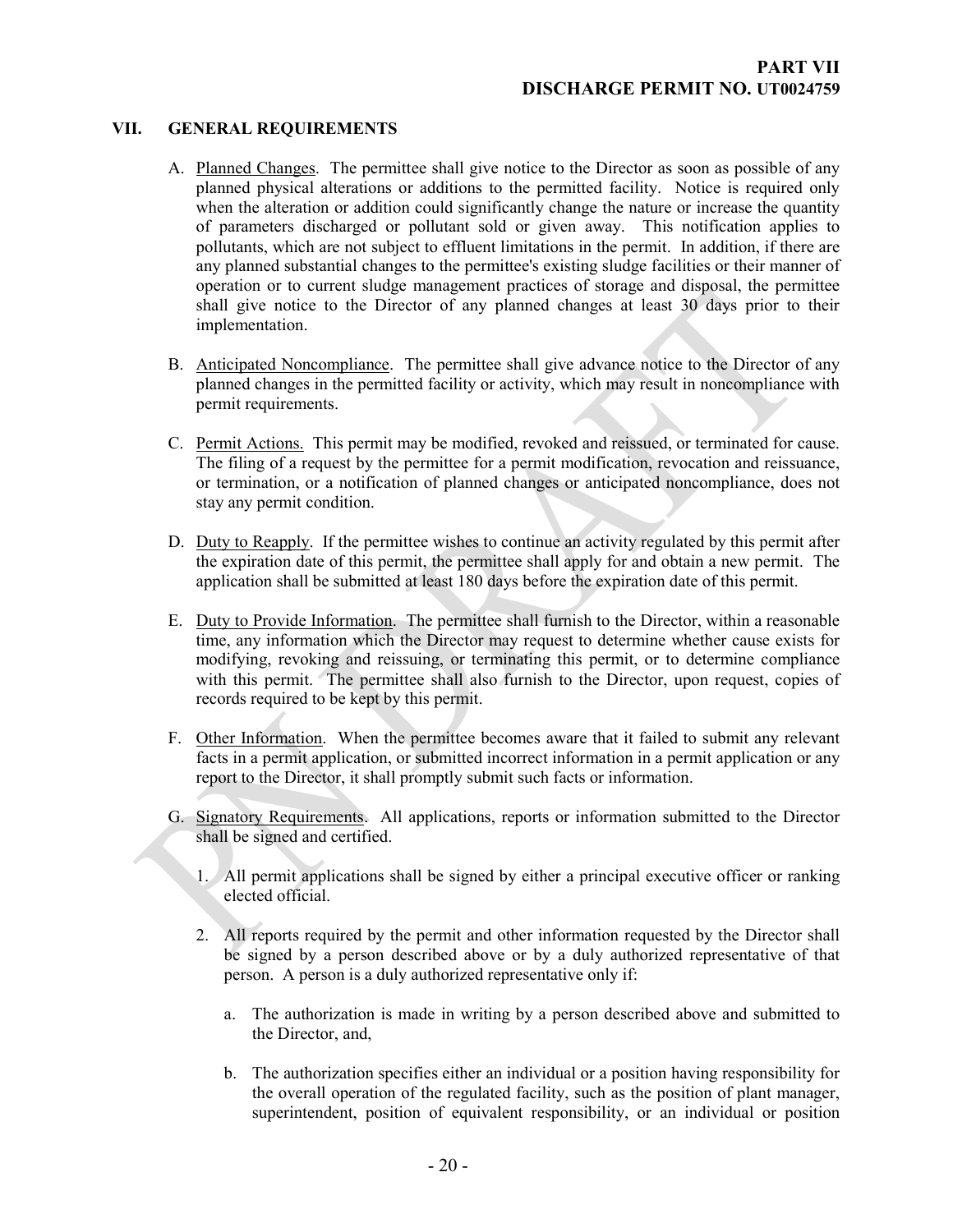having overall responsibility for environmental matters. A duly authorized representative may thus be either a named individual or any individual occupying a named position.

- 3. Changes to authorization. If an authorization under *paragraph VII.G.2* is no longer accurate because a different individual or position has responsibility for the overall operation of the facility, a new authorization satisfying the requirements of paragraph VII.G.2. must be submitted to the Director prior to or together with any reports, information, or applications to be signed by an authorized representative.
- 4. Certification. Any person signing a document under this section shall make the following certification:

"I certify under penalty of law that this document and all attachments were prepared under my direction or supervision in accordance with a system designed to assure that qualified personnel properly gather and evaluate the information submitted. Based on my inquiry of the person or persons who manage the system, or those persons directly responsible for gathering the information, the information submitted is, to the best of my knowledge and belief, true, accurate, and complete. I am aware that there are significant penalties for submitting false information, including the possibility of fine and imprisonment for knowing violations."

- H. Penalties for Falsification of Reports. The Act provides that any person who knowingly makes any false statement, representation, or certification in any record or other document submitted or required to be maintained under this permit, including monitoring reports or reports of compliance or noncompliance shall, upon conviction be punished by a fine of not more than \$10,000.00 per violation, or by imprisonment for not more than six months per violation, or by both.
- I. Availability of Reports. Except for data determined to be confidential under UAC R317-8- 3.2, all reports prepared in accordance with the terms of this permit shall be available for public inspection at the office of Director. As required by the Act, permit applications, permits and effluent data shall not be considered confidential.
- J. Oil and Hazardous Substance Liability. Nothing in this permit shall be construed to preclude the permittee of any legal action or relieve the permittee from any responsibilities, liabilities, or penalties to which the permittee is or may be subject under the Act.
- K. Property Rights. The issuance of this permit does not convey any property rights of any sort, or any exclusive privileges, nor does it authorize any injury to private property or any invasion of personal rights, nor any infringement of federal, state or local laws or regulations.
- L. Severability. The provisions of this permit are severable, and if any provisions of this permit, or the application of any provision of this permit to any circumstance, is held invalid, the application of such provision to other circumstances, and the remainder of this permit, shall not be affected thereby.
- M. Transfers. This permit may be automatically transferred to a new permittee if:
	- 1. The current permittee notifies the Director at least 20 days in advance of the proposed transfer date;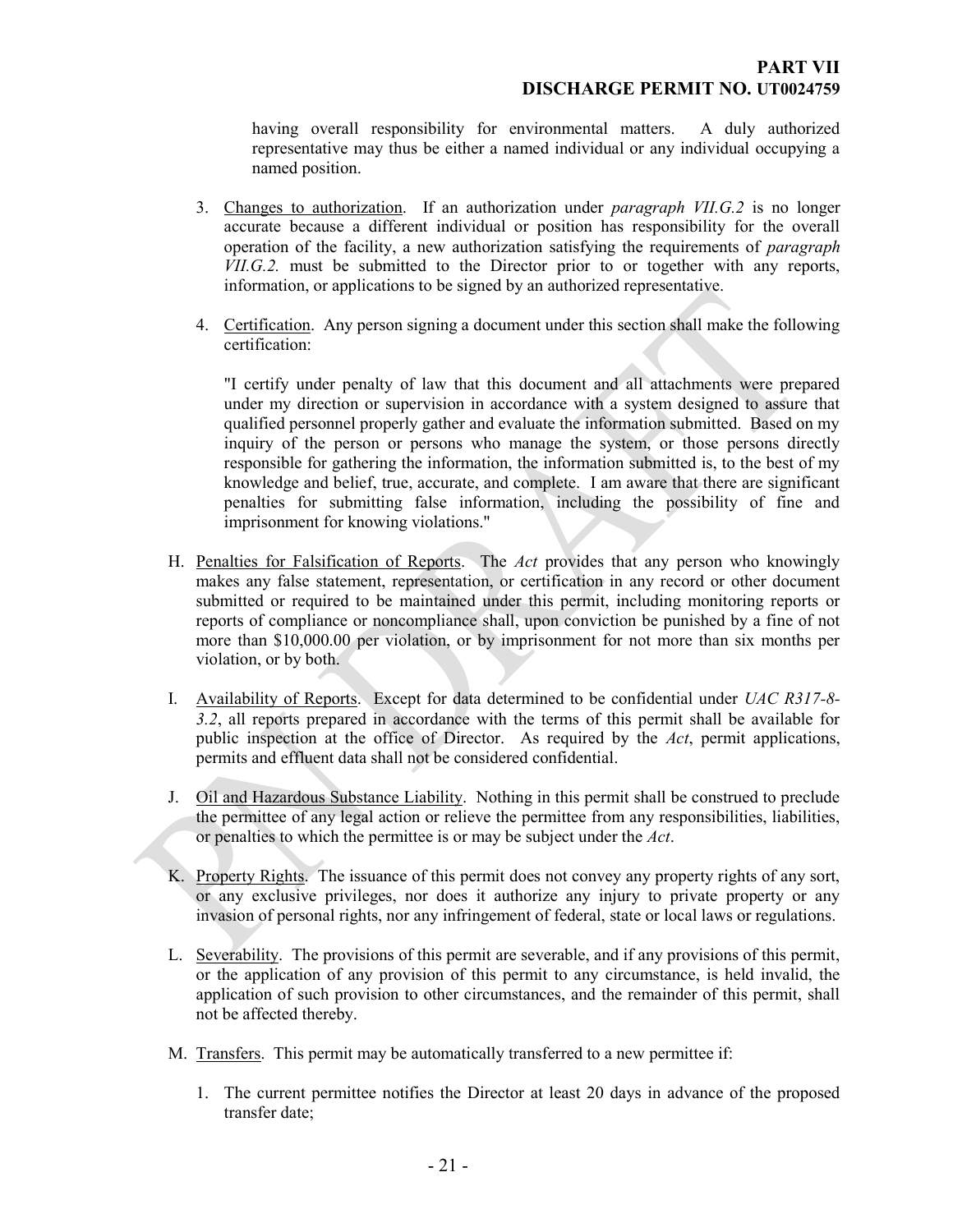- 2. The notice includes a written agreement between the existing and new permittee's containing a specific date for transfer of permit responsibility, coverage, and liability between them; and,
- 3. The Director does not notify the existing permittee and the proposed new permittee of his or her intent to modify, or revoke and reissue the permit. If this notice is not received, the transfer is effective on the date specified in the agreement mentioned in paragraph 2 above.
- N. State or Federal Laws. Nothing in this permit shall be construed to preclude the institution of any legal action or relieve the permittee from any responsibilities, liabilities, or penalties established pursuant to any applicable state law or regulation under authority preserved by UCA 19-5-117 and Section 510 of the Act or any applicable Federal or State transportation regulations, such as but not limited to the Department of Transportation regulations.
- O. Water Quality Reopener Provision. This permit may be reopened and modified (following proper administrative procedures) to include the appropriate effluent limitations and compliance schedule, if necessary, if one or more of the following events occurs:
	- 1. Water Quality Standards for the receiving water(s) to which the permittee discharges are modified in such a manner as to require different effluent limits than contained in this permit.
	- 2. A final wasteload allocation is developed and approved by the State and/or EPA for incorporation in this permit.
	- 3. Revisions to the current CWA § 208 areawide treatment management plans or promulgations/revisions to TMDLs (40 CFR 130.7) approved by the EPA and adopted by DWQ which calls for different effluent limitations than contained in this permit.
- P. Biosolids Reopener Provision. This permit may be reopened and modified (following proper administrative procedures) to include the appropriate biosolids limitations (and compliance schedule, if necessary), management practices, other appropriate requirements to protect public health and the environment, or if there have been substantial changes (or such changes are planned) in biosolids use or disposal practices; applicable management practices or numerical limitations for pollutants in biosolids have been promulgated which are more stringent than the requirements in this permit; and/or it has been determined that the permittees biosolids use or land application practices do not comply with existing applicable state of federal regulations.
- Q. Storm Water-Reopener Provision. At any time during the duration (life) of this permit, this permit may be reopened and modified (following proper administrative procedures) as per UAC R317.8, to include, any applicable storm water provisions and requirements, a storm water pollution prevention plan, a compliance schedule, a compliance date, monitoring and/or reporting requirements, or any other conditions related to the control of storm water discharges to "waters-of-State".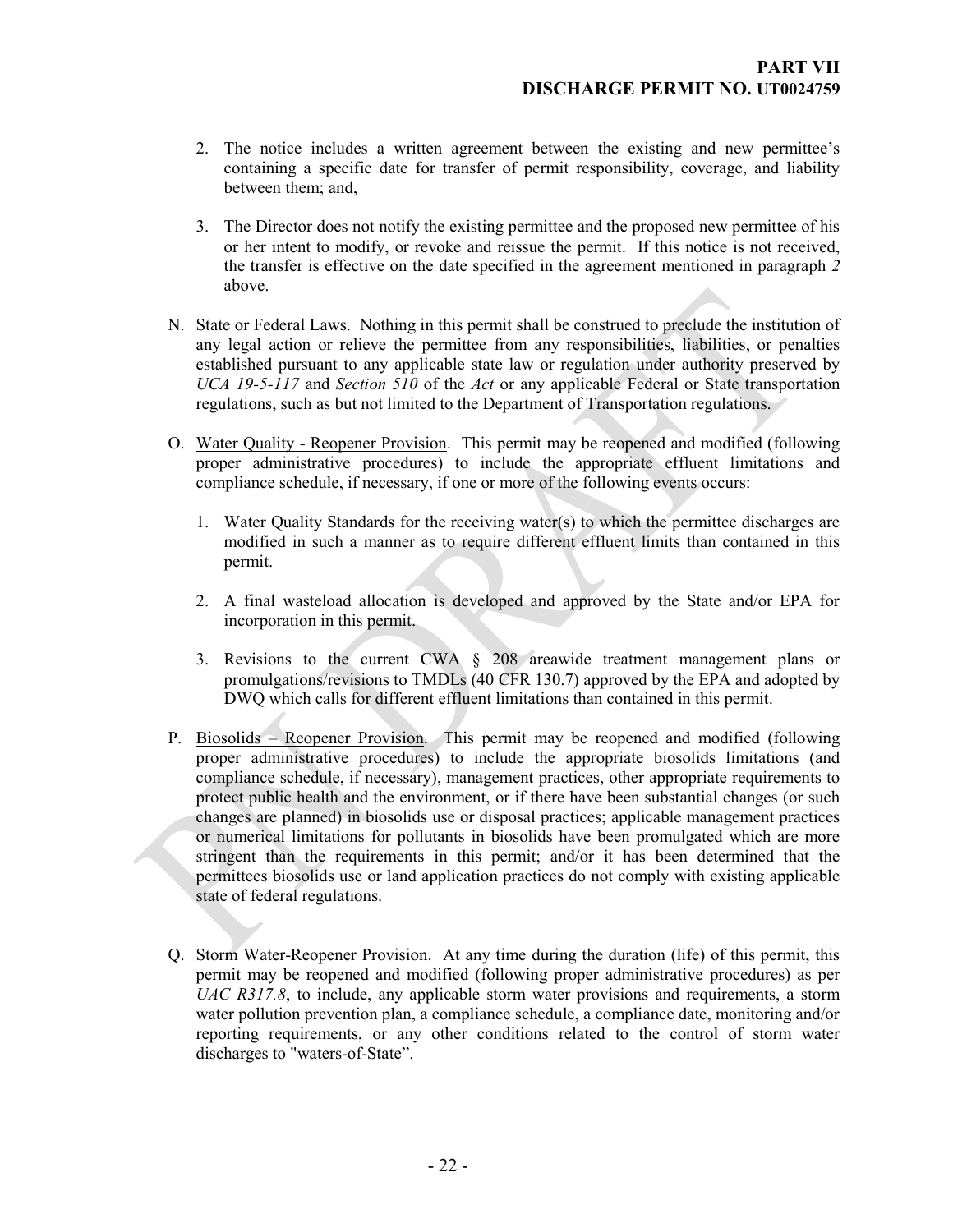#### VIII. DEFINITIONS

#### A. Wastewater.

- 1. The "7-day (and weekly) average", other than for  $E$ , coli bacteria, fecal coliform bacteria, and total coliform bacteria, is the arithmetic average of all samples collected during a consecutive 7-day period or calendar week, whichever is applicable. Geometric means shall be calculated for E. coli bacteria, fecal coliform bacteria, and total coliform bacteria. The 7-day and weekly averages are applicable only to those effluent characteristics for which there are 7-day average effluent limitations. The calendar week, which begins on Sunday and ends on Saturday, shall be used for purposes of reporting self-monitoring data on discharge monitoring report forms. Weekly averages shall be calculated for all calendar weeks with Saturdays in the month. If a calendar week overlaps two months (i.e., the Sunday is in one month and the Saturday in the following month), the weekly average calculated for that calendar week shall be included in the data for the month that contains Saturday.
- 2. The "30-day (and monthly) average," other than for E. coli bacteria, fecal coliform bacteria and total coliform bacteria, is the arithmetic average of all samples collected during a consecutive 30-day period or calendar month, whichever is applicable. Geometric means shall be calculated for E. coli bacteria, fecal coliform bacteria and total coliform bacteria. The calendar month shall be used for purposes of reporting selfmonitoring data on discharge monitoring report forms.
- 3. "Act," means the Utah Water Quality Act.
- 4. "Acute toxicity" occurs when 50 percent or more mortality is observed for either test species at any effluent concentration (lethal concentration or " $LC_{50}$ ").
- 5. "Bypass," means the diversion of waste streams from any portion of a treatment facility.
- 6. "Chronic toxicity" occurs when the  $IC_{25}$ < XX% effluent. The XX% effluent is the concentration of the effluent in the receiving water, at the end of the mixing zone expressed as per cent effluent.
- 7. "IC<sub>25</sub>" is the concentration of toxicant (given in % effluent) that would cause a 25% reduction in mean young per female, or a 25% reduction in overall growth for the test population.
- 8. "Composite Samples" shall be flow proportioned. The composite sample shall, as a minimum, contain at least four (4) samples collected over the compositing period. Unless otherwise specified, the time between the collection of the first sample and the last sample shall not be less than six (6) hours nor more than 24 hours. Acceptable methods for preparation of composite samples are as follows:
	- a. Constant time interval between samples, sample volume proportional to flow rate at time of sampling;
	- b. Constant time interval between samples, sample volume proportional to total flow (volume) since last sample. For the first sample, the flow rate at the time the sample was collected may be used;